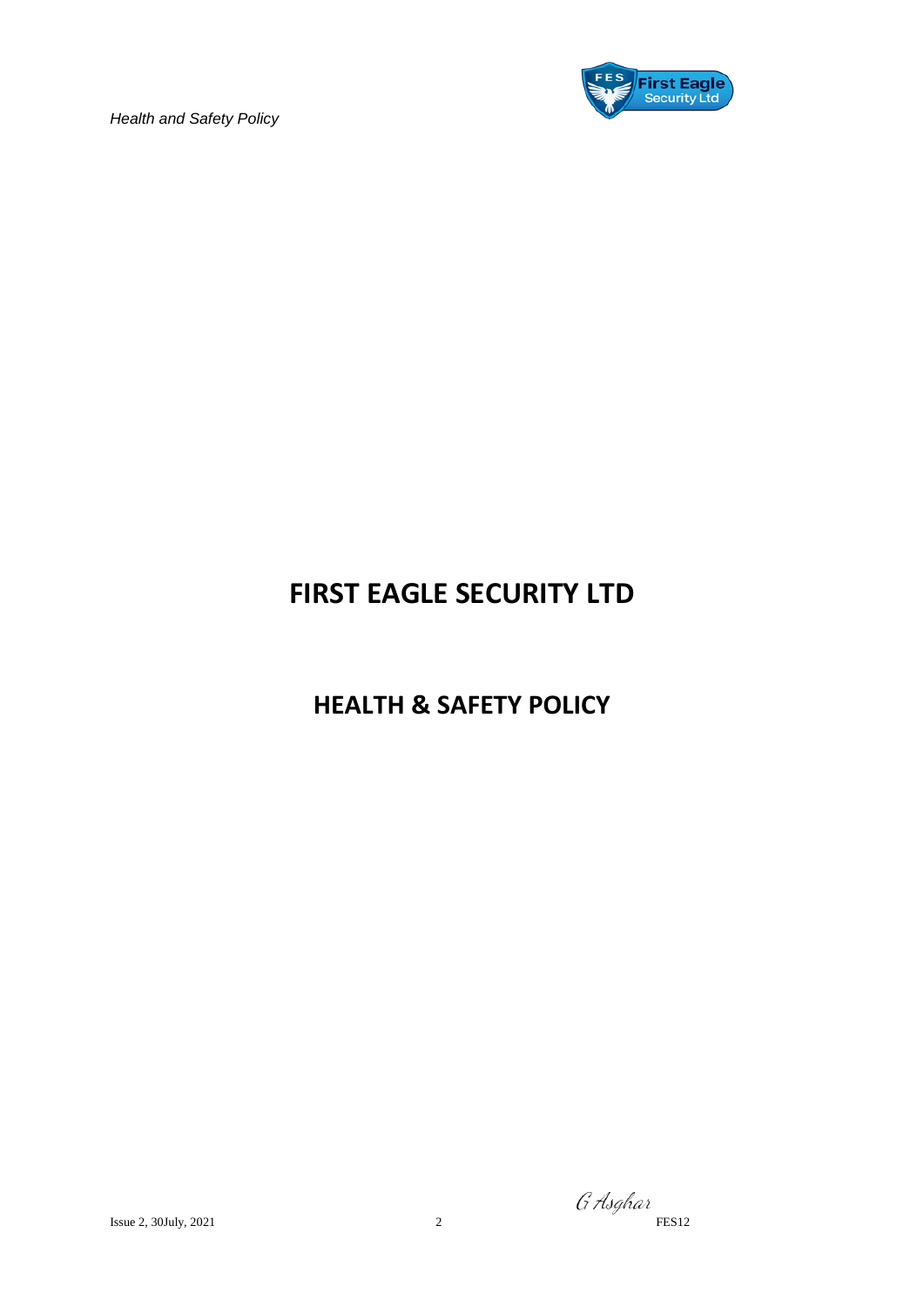

# **HEALTH & SAFETY POLICY**

### **CONTENTS**

### **PART 1**

- 1.1 Statement of Intent
- 1.2 Organisation Chart

#### **PART 2**

#### **Individual Responsibilities**

- 2.1 Director
- 2.2 Health & Safety Advisor
- 2.3 General Manager
- 2.4 Supervisors
- 2.5 Employees
- 2.6 Safety Representatives
- 2.7 General Responsibilities

### **PART 3**

#### **Arrangements**

- 3.1 Risk Assessment
- 3.2 Information, Instruction and Training
- 3.3 Employee Consultation
- 3.4 First Aid
- 3.5 Accident Reporting and Investigation
- 3.6 Fire Precautions
- 3.7 Evacuation Procedures
- 3.8 Welfare
- 3.9 New or Expectant Mothers
- 3.10 Disabled Persons
- 3.11 Housekeeping
- 3.12 Electricity
- 3.13 Lighting
- 3.14 Ventilation and Temperature
- 3.15 Work Stations
- 3.16 Display Screen Equipment
- 3.17 Manual Handling
- 3.18 The Control of Substances Hazardous to Health
- 3.19 The Provision and use of Work Equipment
- 3.20 Personal Protective Equipment
- 3.21 Control of Contractors
- 3.22 Monitoring and Review

Issue 2, 30July, 2021 3

G Asghar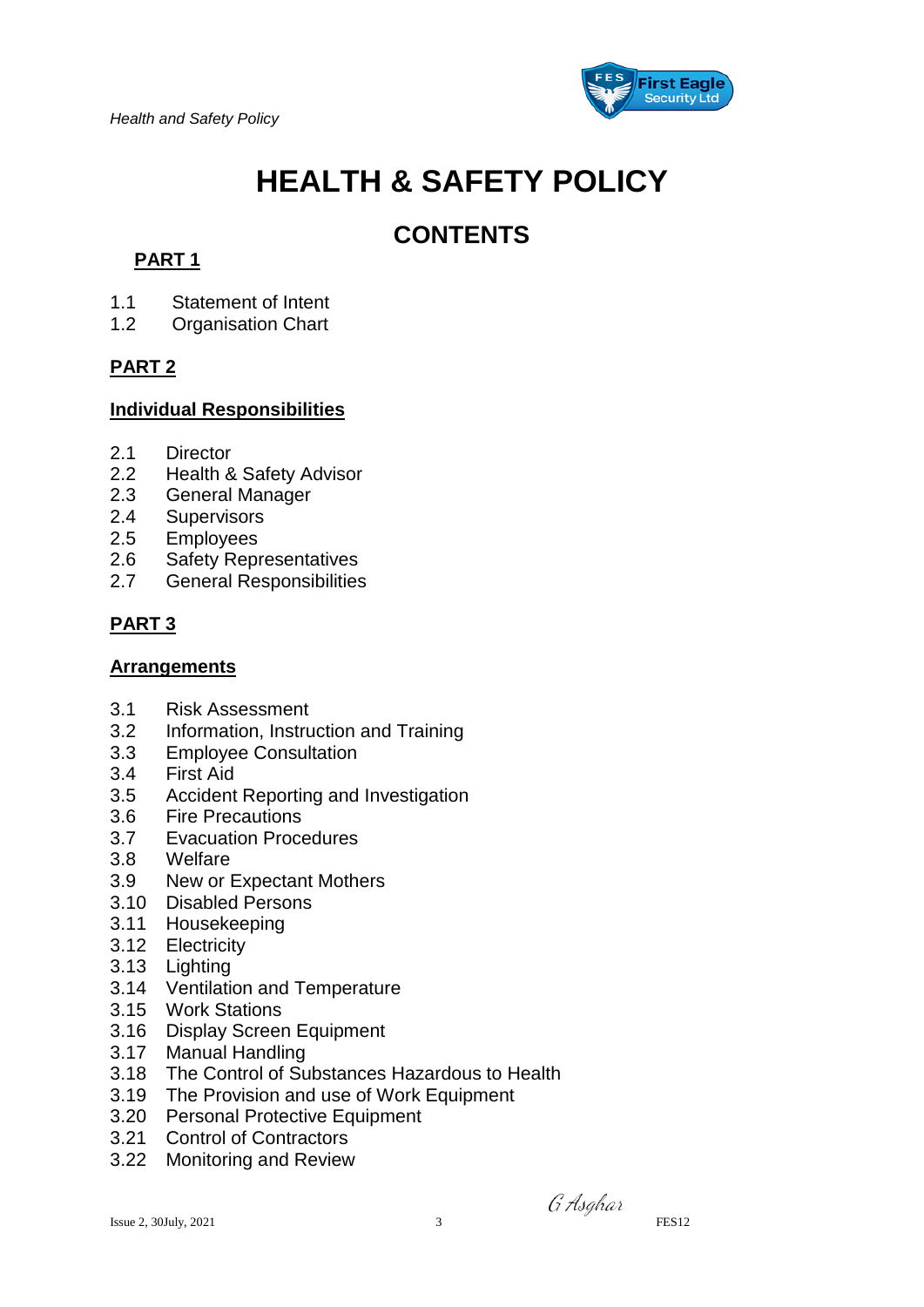

# **HEALTH & SAFETY POLICY**

# **PART 1**

# **STATEMENT OF INTENT**

G Asghar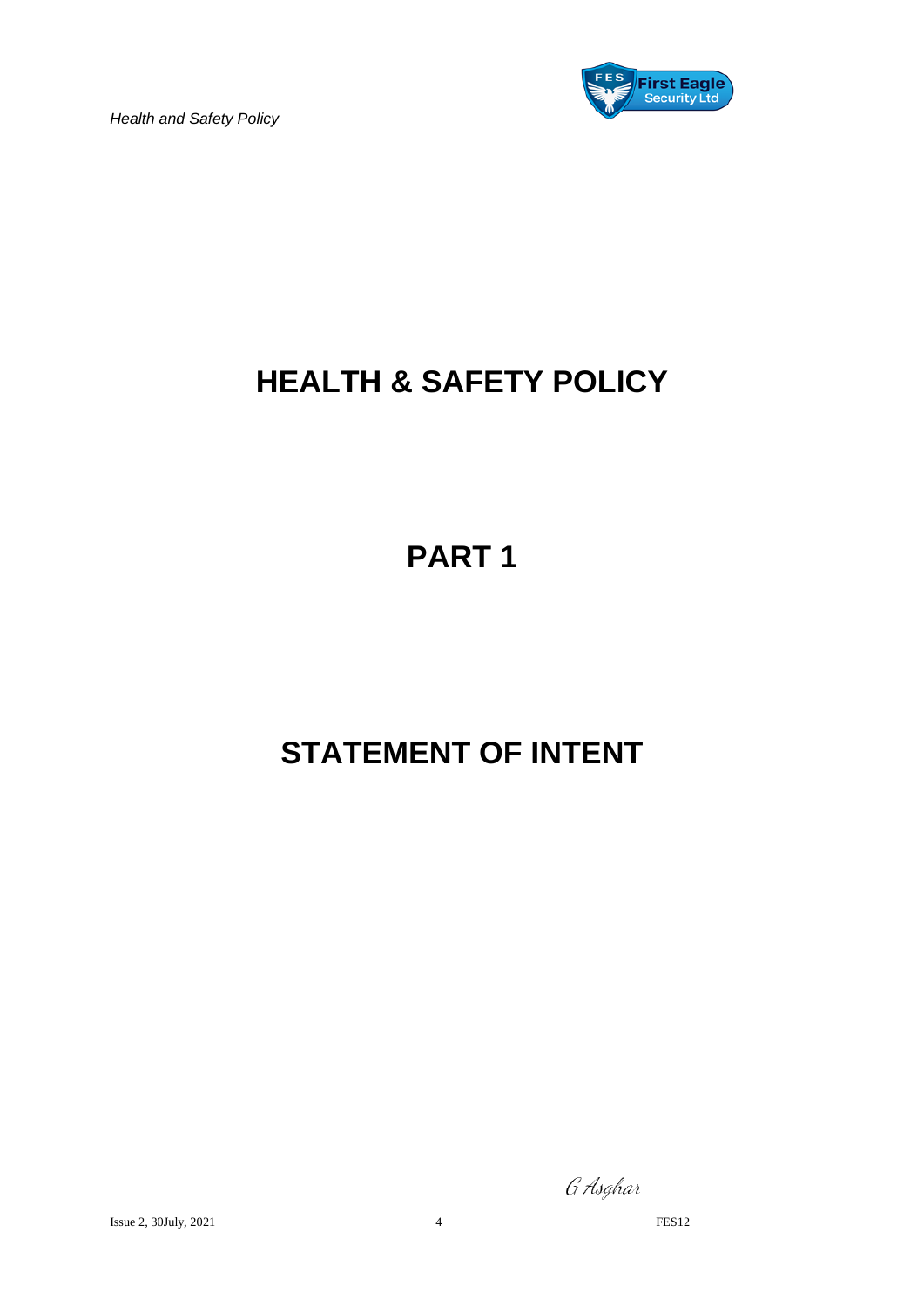

#### **1.1 STATEMENT OF INTENT**

The objective of this Health & Safety Policy is to provide the framework around which a safe and healthy working environment can be maintained.

It is the policy of First Eagle Security Ltd to place great importance on the Health and Safety of its employees and others, and it considers this to be a managerial function equal to that of any other responsibility.

First Eagle Security Ltd recognises and accepts its responsibility as an employer for providing a safe and healthy working environment on premises and property under its control in accordance with the requirements of the Health and Safety at Work etc. Act1974.

It is the policy of First Eagle Security Ltd to liaise and co-operate with its employees to ensure the provision of a safe and healthy working environment.

First Eagle Security Ltd recognises and accepts its obligations to ensure that other parties are not adversely affected by the activities of First Eagle Security Ltd.

First Eagle Security Ltd will take steps, so far as is reasonably practicable, to meet all its health and safety responsibilities, in accordance with the Management of Health and Safety at Work Regulations 1999, by carrying out an assessment of all known risks and thus providing: -

- the safe provision and maintenance of all plant, equipment and systems of work;
- safe arrangements for the use, handling, storage and transporting of equipment and materials;
- provision of suitable and sufficient information, instruction, training and supervision to enable it's employees to identify hazards and avoid risks, therefore contributing to their own health and safety at work; and
- A safe and healthy working environment, and safe access to, and egress from it.

A safety policy is unlikely to be successful unless it actively involves the people who work within that company. First Eagle Security Ltd will, therefore, ensure effective consultation and communication throughout all levels of management and all employees. The Company Safety Policy will be reviewed as appropriate and revisions will be brought to the attention of each employee.

It is equally the duty of each employee to work in accordance with the objectives of the Company Health and Safety Policy. Each employee must accept and carry out their responsibilities to: -

- act with due care to prevent injury to themselves and others;
- report accidents, damage to equipment and potential hazards, to their employer; and
- Follow the agreed safe working procedures, including the correct use of safety and protective equipment.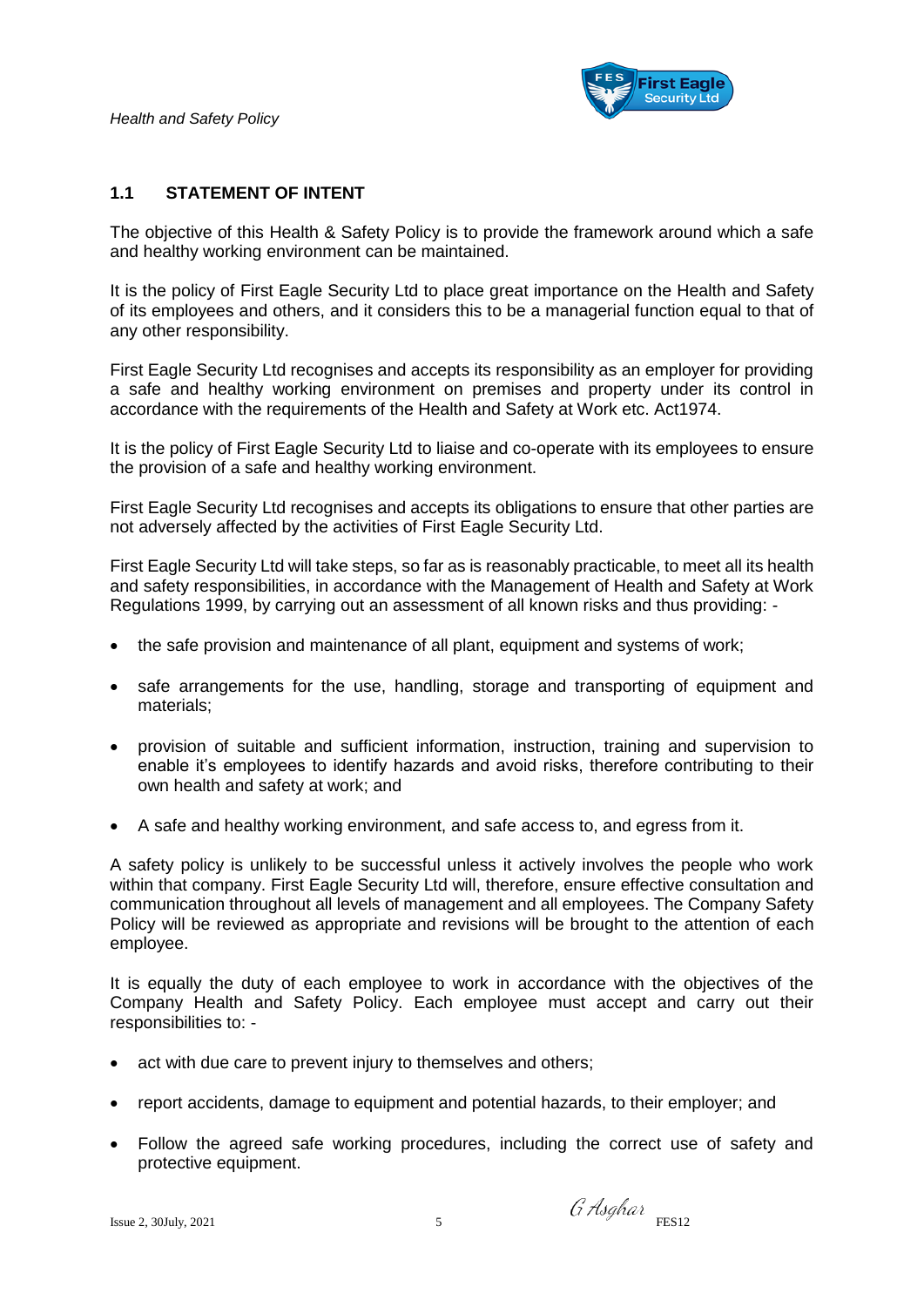

It is the responsibility of each employee requested to operate equipment or work to safe systems that they are unfamiliar with, to inform their employer immediately so that the correct information, training and supervision can be provided. It is essential that the principles set out in this safety policy be faithfully applied if accidents and the resultant suffering and loss are to be avoided.

The Director will give full backing to this policy and will support all those who endeavour to carry it out.

Date:

G Asghar **Director**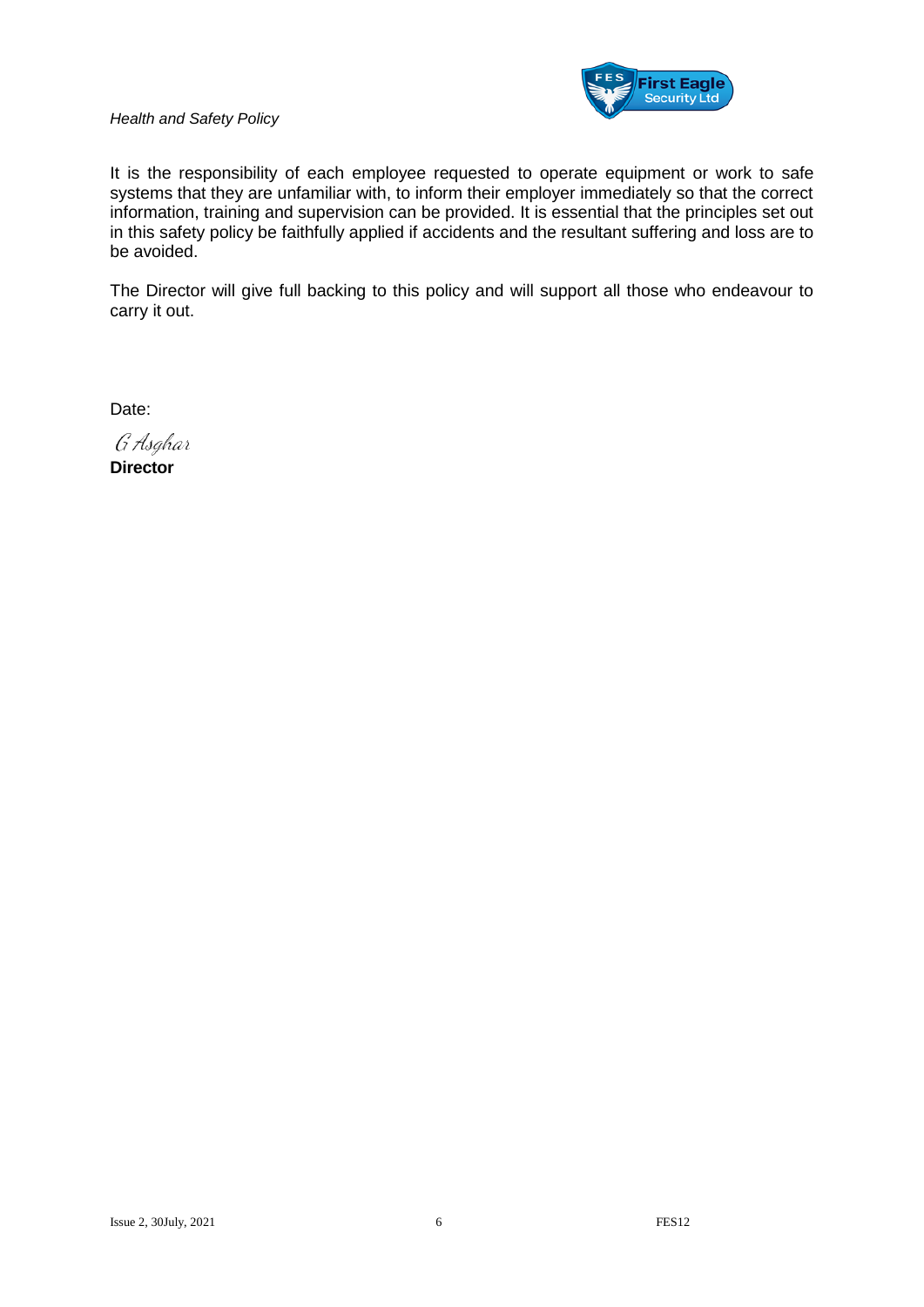

### **1.2 ORGANISATION CHART**

### **FIRST EAGLE SECURITY LTD**



G Asghar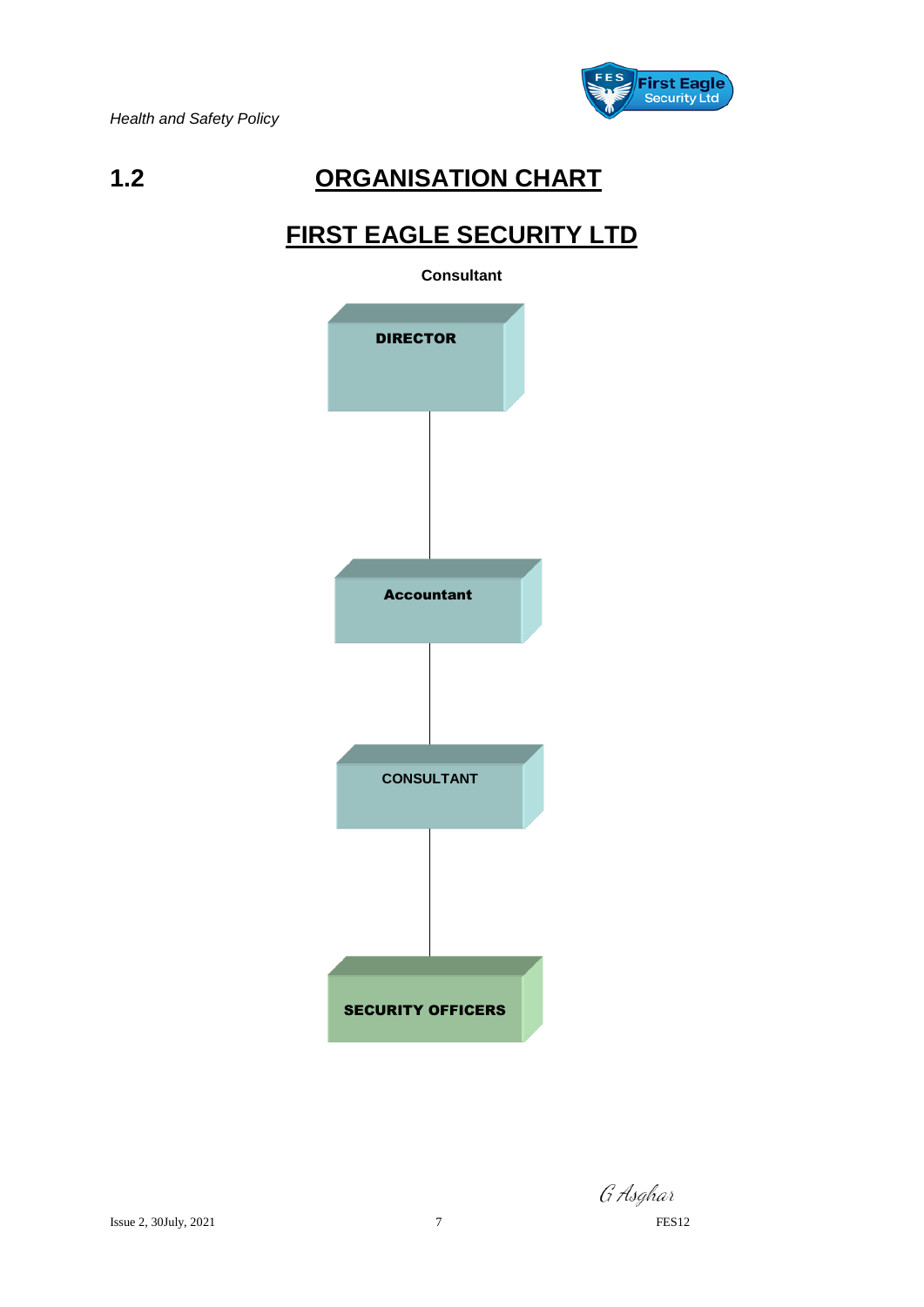

# **HEALTH & SAFETY POLICY**

**PART 2**

# **INDIVIDUAL RESPONSIBILITIES**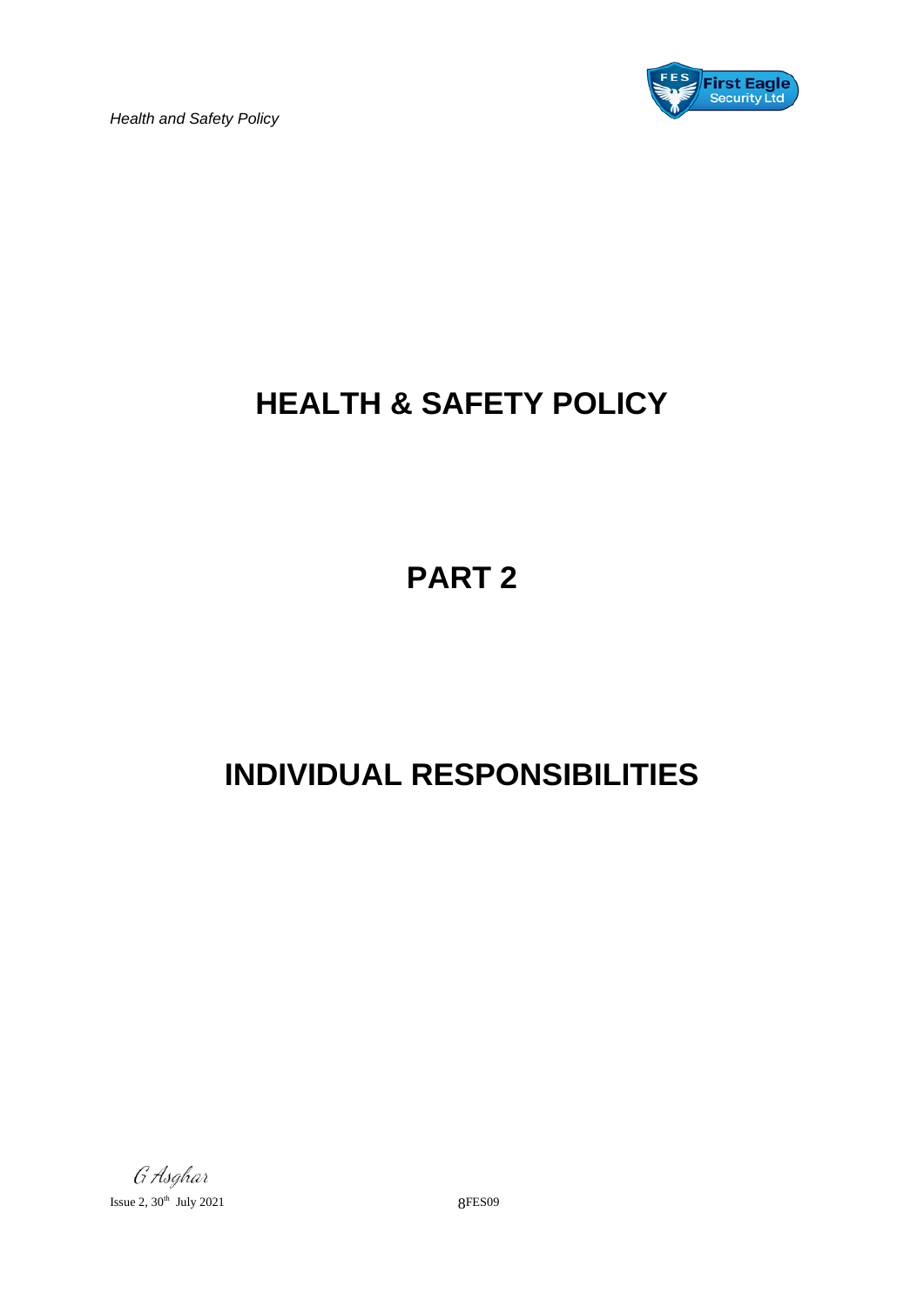

#### **2.0 INDIVIDUAL RESPONSIBILITIES**

To enable First Eagle Security Ltd to comply with Statutory Legislation and to implement the objectives of this Policy the Responsibilities and Organisation of individuals within First Eagle Security Ltd is outlined in the following paragraphs.

#### 2.1 **Director**

The Director is responsible for all aspects of Health and Safety within First Eagle Security Ltd. His deputy is the Manager,

#### 2.2 **General Manager**

The General Manager is to ensure that employees in his departments and under his control comply with this policy.

2.2.1 He is to report directly to the Health & Safety Advisor on matters concerning the Health, Safety and Welfare of the employees within his department. Advice and assistance in Health, Safety and Welfare will be given by the First Eagle Security Ltd Health and Safety Adviser, to whom the employees will have direct access.

#### 2.3 **Health & Safety Advisor**

- 2.3.1 The Health & Safety Advisor, is responsible for assisting and supporting the Director in the implementation and supervision of the companies Health & Safety Policy so as to ensure a healthy and safe environment for employees of the company, contractors and visitors both at the Head Office and such other sites as are staffed by the company.
- 2.3.2 Assist in the development of policy, risk assessments, audits, inspections and safe systems of working for all aspects of the company's business.
- 2.3.3 Liaison with the relevant enforcing bodies including the Environmental Health Officer, the Fire Officer and the Health and Safety Executive.
- 2.3.4 The Health & Safety Advisor ay adversely affect their Health, Safety and Welfare.

These Assessments are to be documented and any subsequent Risk or Preventative Meor "Competent Persons" appointed by him are to carry out **RISK ASSESSMENTS** of new, existing and any changes to Clients sites to ensure, as far as reasonably practicable, that our employees are not exposed to any danger within the workplace which measure to avoid risk is to be brought to the attention of the employees

- 2.3.5 Conduct Health & Safety induction for all new starters, and complete regular inspections of working accommodation (including VDU audits); provide a point of contact to ensure feedback on issues/concerns to the staff in order to influence continuous improvement of all health and safety procedures,
- 2.3.6 Control the compilation of a schedule of all reportable accidents and such other tasks as from time to time may reasonably be required.

 $\emph{G' Asghar} \\ \emph{Jsue 2, 30<sup>th</sup> July 2021} \\ \emph{G' Asghar} \\ \emph{9FES09}$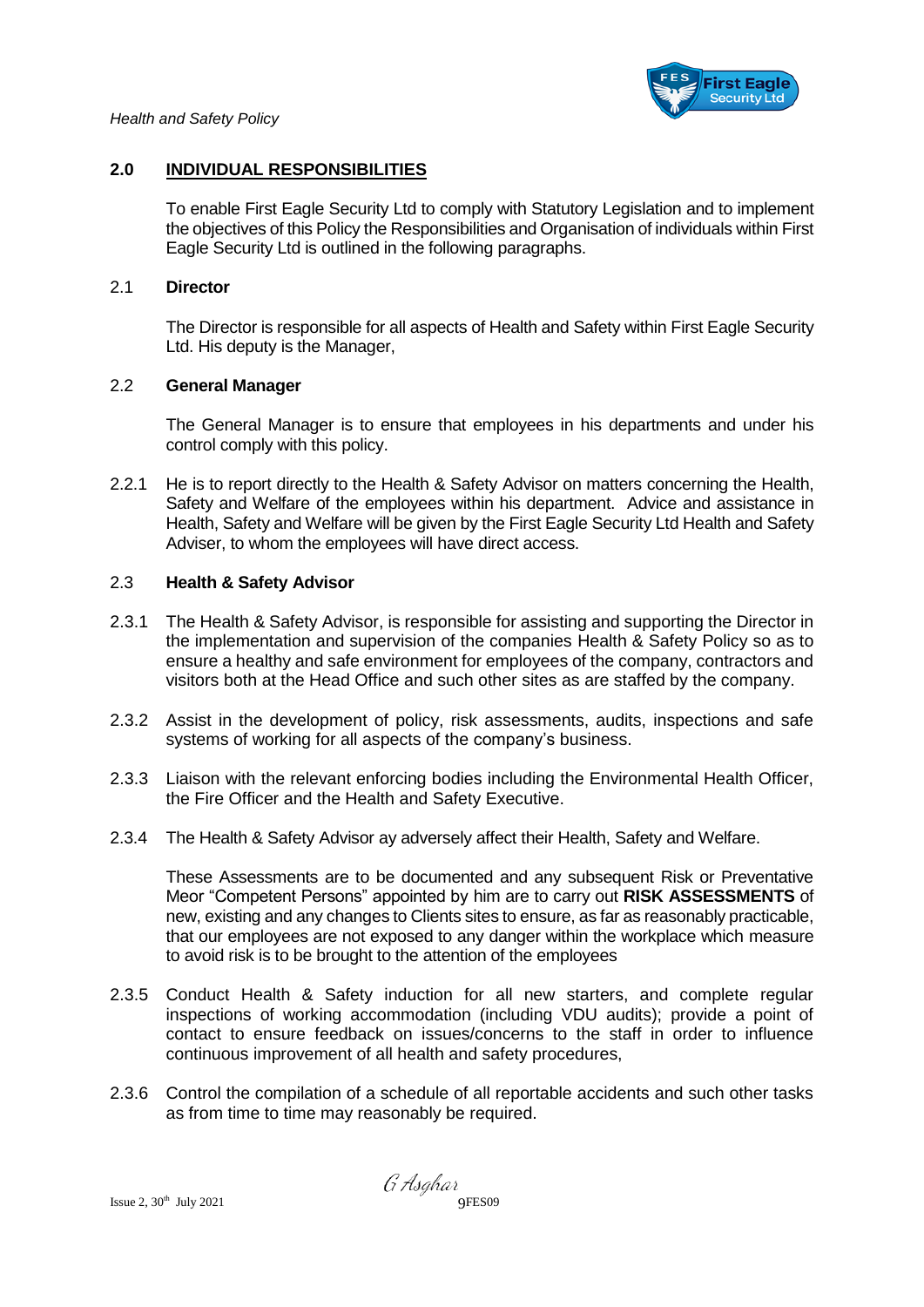

2.3.7 Where there are Identified Risks which cannot be avoided, all Managers are to ensure that the employees receive sufficient training, instruction and supervision to minimise the possibility of any injury or harm.

#### 2.4 **Supervisors.**

2.4.1 All Supervisors, whether on site or mobile, are responsible for the "day to day" management of matters relating to the Health, Safety and Welfare of all First Eagle Security Ltdv employees.

Supervisors are to be the "Eyes and Ears" of the Company Managers. They are to foster in our employees the need to be constantly vigilant in the Health, Safety and Welfare related aspects of the working environment. They are to report direct to their Operations Manager any concerns they have for the Safety of First Eagle Security Ltd Employees whilst at work.

2.4.2 All Supervisors are to ensure that all new employees receive instruction on Health and Safety immediately on starting work. They are also to ensure that all new employees are aware of any Hazards in the workplace and are to encourage all employees to report any accidents, whether any person is injured or not.

Supervisors are responsible for the monitoring of the workplace. They are to ensure that all employees are notified of any new working practices or changes in circumstances with regard to the workplace, which may affect First Eagle Security Ltd Employees Health, Safety or Welfare.

#### 2.5 **Employees**.

2.5.1 All Employees have a responsibility to ensure that they act with all reasonable care for the Health and Safety of themselves, other members of First Eagle Security Ltd, Clients Employees, Contractors, Visitors and Members of the Public.

They are required to co-operate, so far as is necessary with the Clients, Company Managers, Supervisors and any Safety Representatives where appointed, to maintain standards of Health and Safety and to enable the Client and First Eagle Security Ltd to discharge any duties placed upon them by the Health and Safety at Work Act 1974.

All employees have a duty not to misuse any item of equipment provided in the interests of Health and Safety. They are to report any defective items to their Supervisors or Clients Representative, whichever is applicable, as soon as possible. They are to read First Eagle Security Ltd and the Client's Health and Safety Policy Documents and ensure that they comply with any requirement as set out in those documents.

#### 2.6 **Safety Representatives**.

2.6.1 Where First Eagle Security Ltd employees are employed at a workplace where there are duly appointed Trades Union Health and Safety Representatives, any matters regarding Health, Safety and Welfare should, in the first instance, be addressed to these representatives.

These representatives will be, in most cases, responsible for communication with management for and on behalf of not only their own Union employees but also any other employees in that workplace.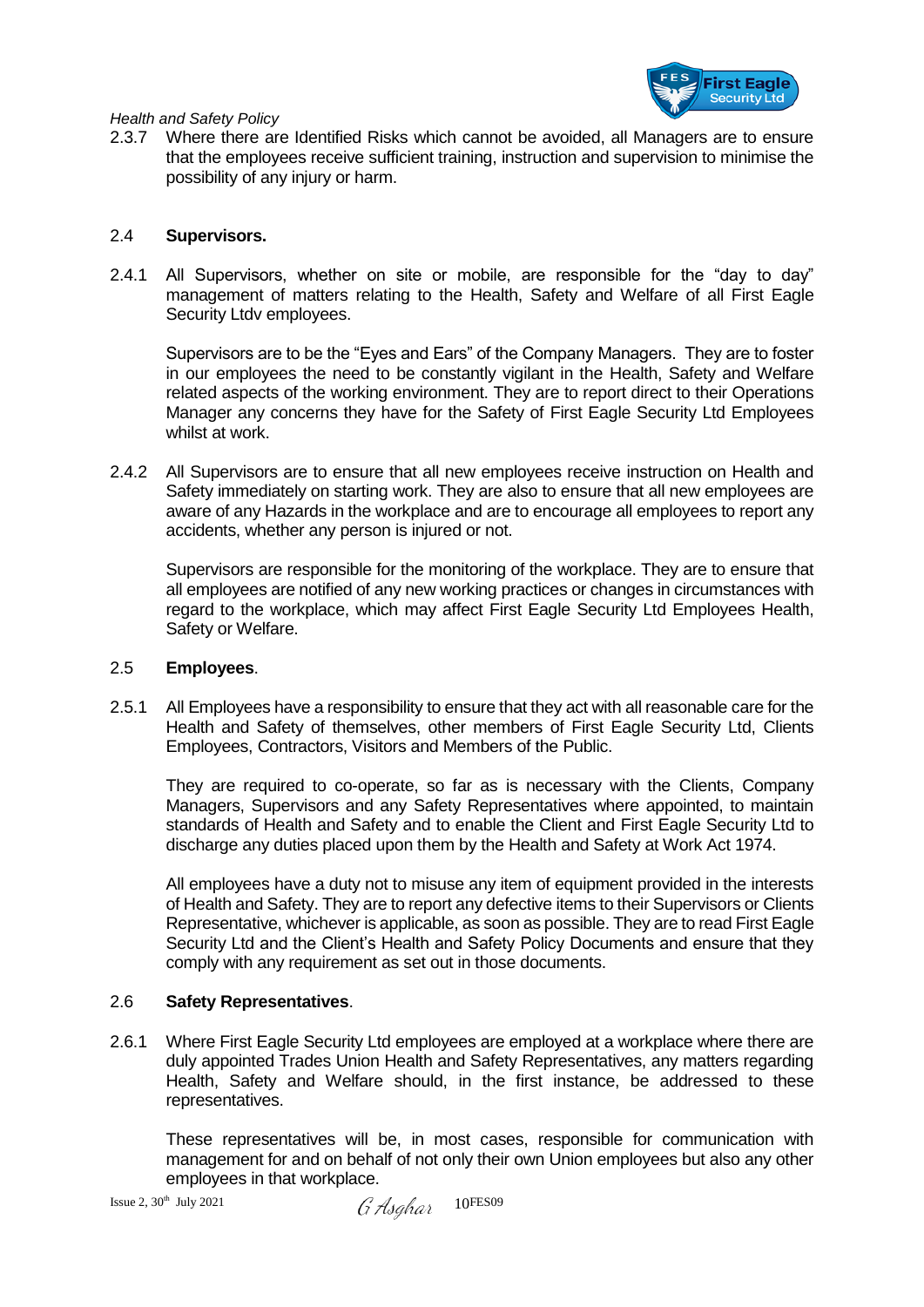

#### 2.6.2 **General Responsibility**.

It is the responsibility of all employees to bring to the attention of their Manager, Supervisor or Client's Safety Representative, any suspected hazard they encounter in the workplace.

G Asghar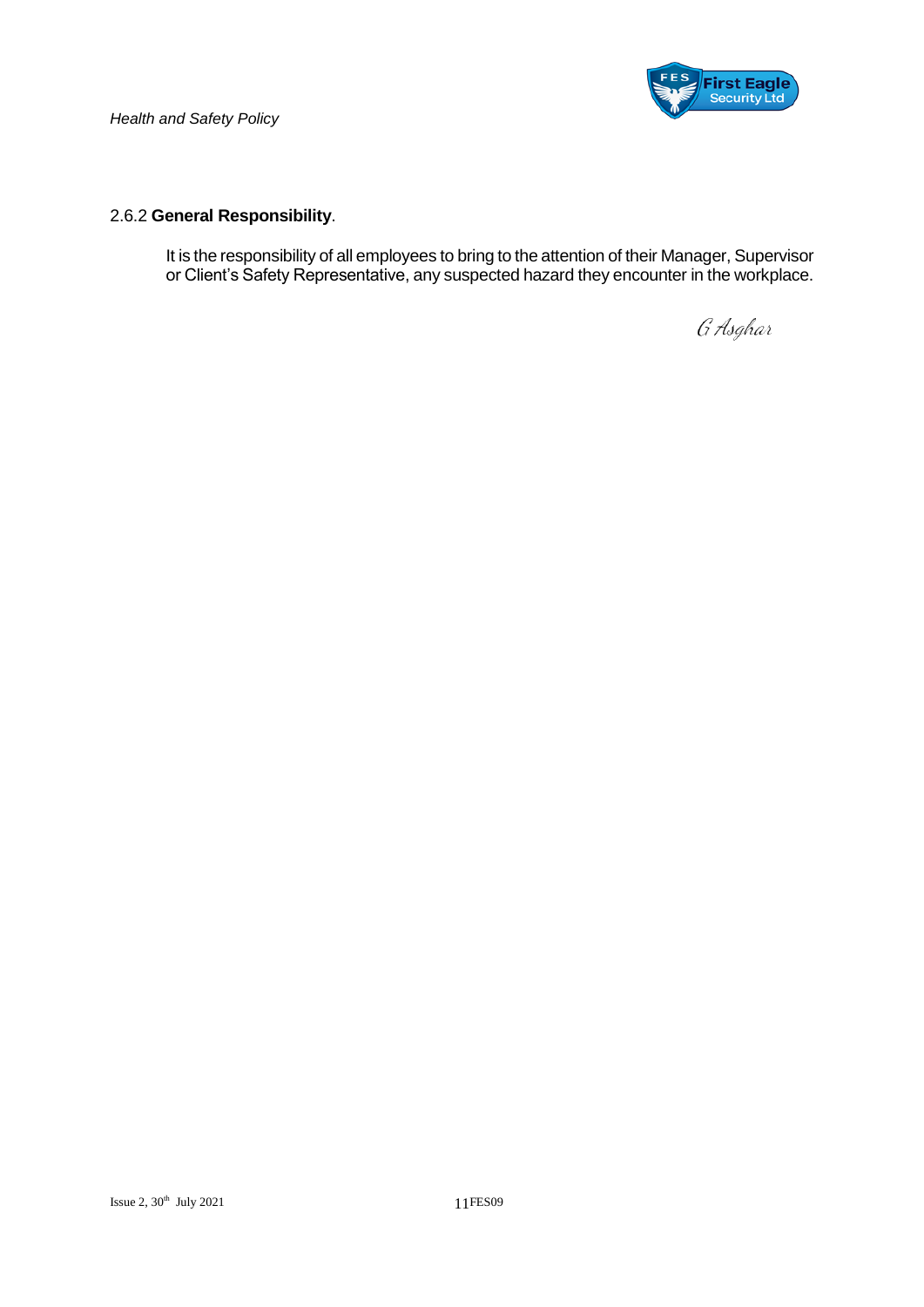

# **HEALTH & SAFETY POLICY**

# **PART 3**

# **ARRANGEMENTS**

G Asghar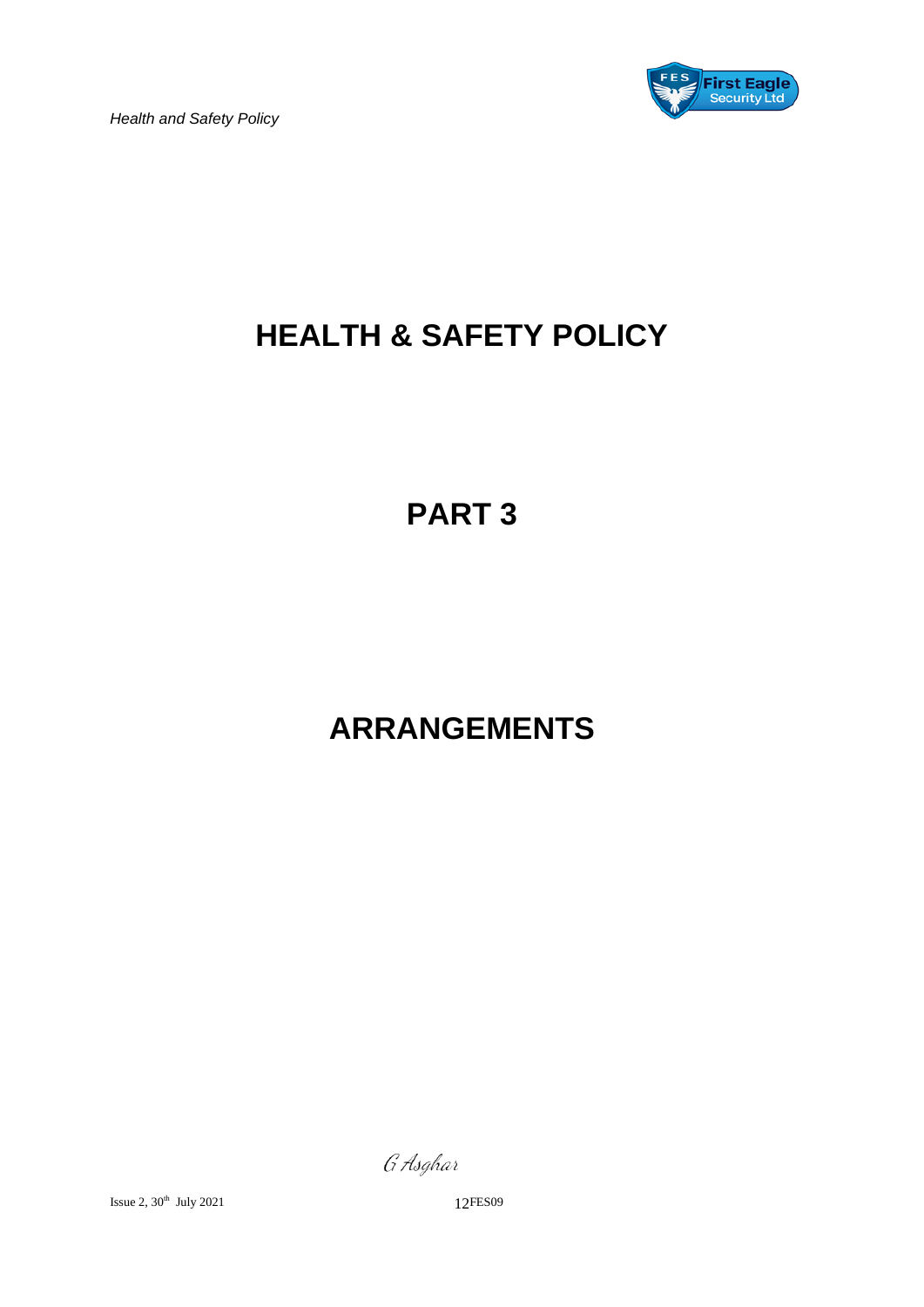

### **ARRANGEMENTS**

#### **3.1 Risk Assessment**

In accordance with the requirements of the Management of Health and Safety at Work Regulations 1999, risk assessments shall be carried out for any activity where there is a significant risk of injury to any of our employees or others who may be affected by that activity.

The purpose of this risk assessment shall be to evaluate risks, which may arise from hazards at work. The object is to identify the measures needed to eliminate, or if not possible, to minimise the risks.

Our systematic approach to risk management shall be: -

- To consider each aspect of our work activities.
- Identify all the hazards and avoid if possible.
- Determine the remaining risk, the likelihood and severity of injury, and
- Implement control measures that will eliminate that risk completely or reduce it to an acceptable level.
- A written method statement shall be produced that incorporates all the control measures necessary for any particular job, which all participating employees shall be familiar with and understand before commencing work.
- This method statement shall be monitored to ensure that the control measures are adequate and reviewed if necessary.

The detail needed in each risk assessment is dependent on the nature of the risk. A risk assessment can be a common sense process. How far a risk assessment proceeds beyond this depends on the complexity of the undertaking and the degree of risk involved.

Risk assessments shall always be carried out be a competent person i.e. through experience and training and who has an understanding and knowledge of the processes and procedures involved.

The control measures adopted as a result of the risk assessment shall be written down and explained to all employees involved in that activity before any work commences.

Specific risk assessments shall be undertaken for controlling substances hazardous to health, manual handling and personal protective equipment.

#### **3.2 Information, Instruction and Training**

It is the policy of our company to provide suitable and sufficient information, instruction and training to all employees within the organisation, not only to comply with statutory requirements but also to secure a safe and healthy environment for all employees and visitors who may be affected by our activities.

G Asghar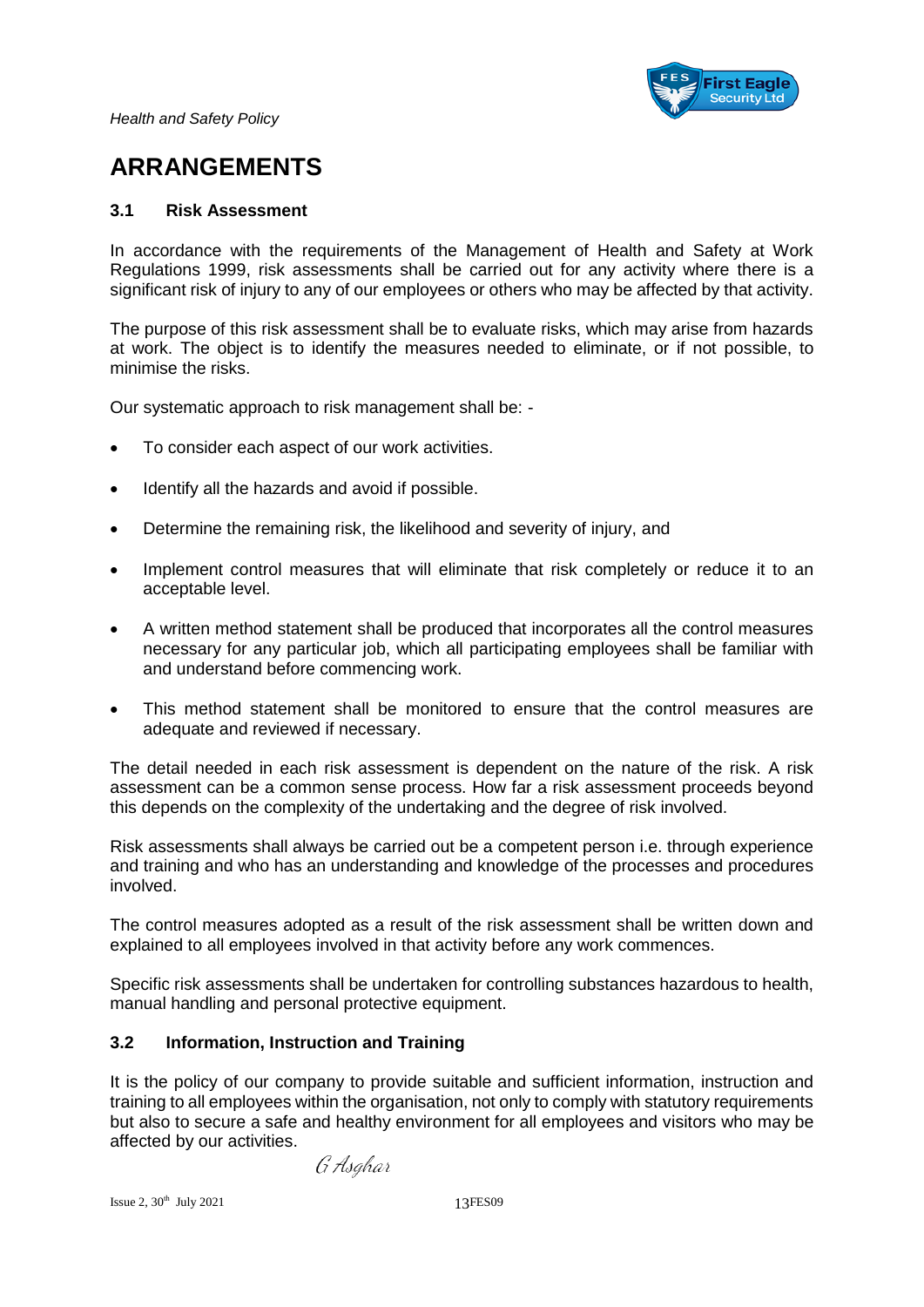

To fulfil this duty we shall: -

- Introduce comprehensive and relevant safety rules and procedures as well as induction training as necessary for all employees and visitors.
- Provide refresher training at intervals assessed as being suitable and appropriate.
- Ensure that no employee transferred or promoted from one work activity to another is permitted to start work in their new environment, until and unless they have received training and instruction, sufficient to enable them to perform their new tasks without risking the health and safety of themselves or others.
- Pay attention to existing employees in relation to their inherent capabilities, and in relation to the introduction of new work equipment, new technology and new systems of work into our undertaking.

The training of all personnel will rank highly in our list of priorities and will cover more than just implementing recognised safe working practices, it will also include teaching our employees to identify hazards and understand the appropriate systems of control.

New employees will receive induction training prior to, or on arrival at their workplace. The objective of this training is to make them familiar with all aspects of Health, Safety and Welfare relating to their period of time in our employment. Aspects to cover will include: -

- Emergency warning systems.
- Evacuation and assembly procedures.
- Actions to be taken in the event of any emergency situation including exposure to immediate and imminent danger.
- Location of fire points and use of fire fighting equipment;
- Location of exits, escape routes, assembly points and places of safety.
- Welfare facilities;
- First aid arrangements.
- Accident and injury reporting procedures.
- Any prohibited areas or danger zones.
- The nature of control measures introduced to control risks.
- Health risks in relation to any substances hazardous to health.
- The use and maintenance of personal protective equipment.
- Reporting health and safety hazards.

 $\emph{isque 2, 30th July 2021} \emph{14FES09}$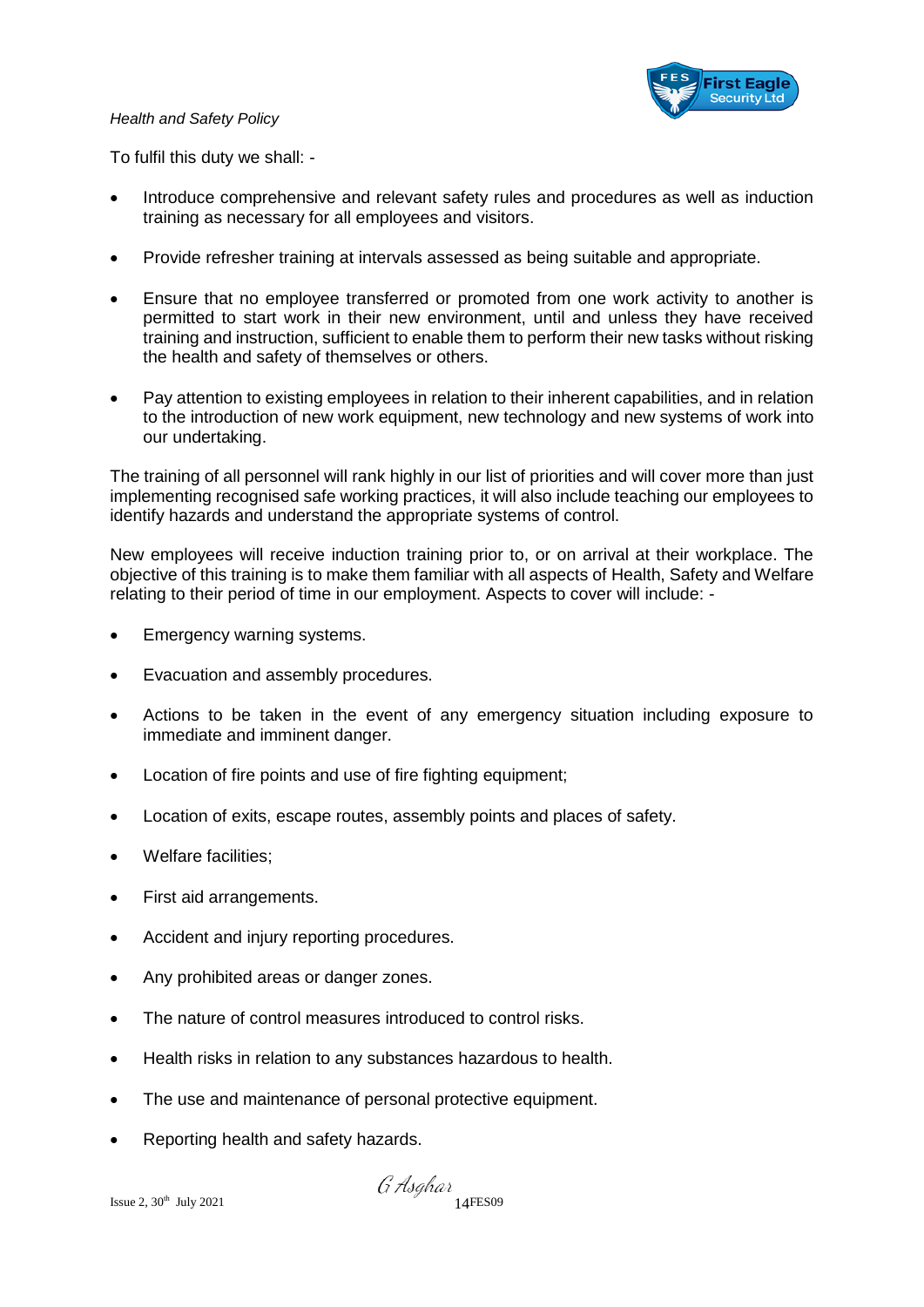

Employees transferred from one work location to another will be provided with training on matters particular to that new location on arrival. A transfer is an opportunity to provide refresher training and thus basic Company Policy and Health and Safety matters will not be ignored at this time.

Records will be kept of the type and extent of instruction, information and training given and received by all parties.

#### **3.3 Employee Consultation**

In accordance with the requirements of the Health and Safety (Consultation with Employees) Regulations 1996, which in turn complement the Safety Representatives and Safety Committees Regulations 1977 consultation with employees on matters of health and safety, shall take place on a regular basis either:

- With the employees directly, or
- A representative elected by the employees

If employees are not represented by a Safety Representative, then employees shall be consulted in good time on any matters concerning: -

- when introducing measure which may affect health and safety;
- the appointment of competent person(s)
- the provision of statutory health and safety information;
- any statutory health and safety training detail; or
- the health and safety consequences of new technology

The Company shall provide sufficient information for the employees, or their representative, to enter into full and effective participation in the process.

If a representative is appointed the Company shall: -

- provide reasonable training to that person in respect of those functions, including travel and subsistence costs if necessary;
- allow that representative time off with pay during working hours to fulfil the functions; and
- Provide that representative with reasonable facilities to fulfil the functions.

The functions of the representative are to: -

- Bring to the attention of the Company any potential hazards and dangerous occurrences which could affect the employees.
- Discuss with the employer general health and safety matters, plus any information provided by the Company under these regulations.

 $I$  Issue 2, 30<sup>th</sup> July 2021 15FES09

G Asghar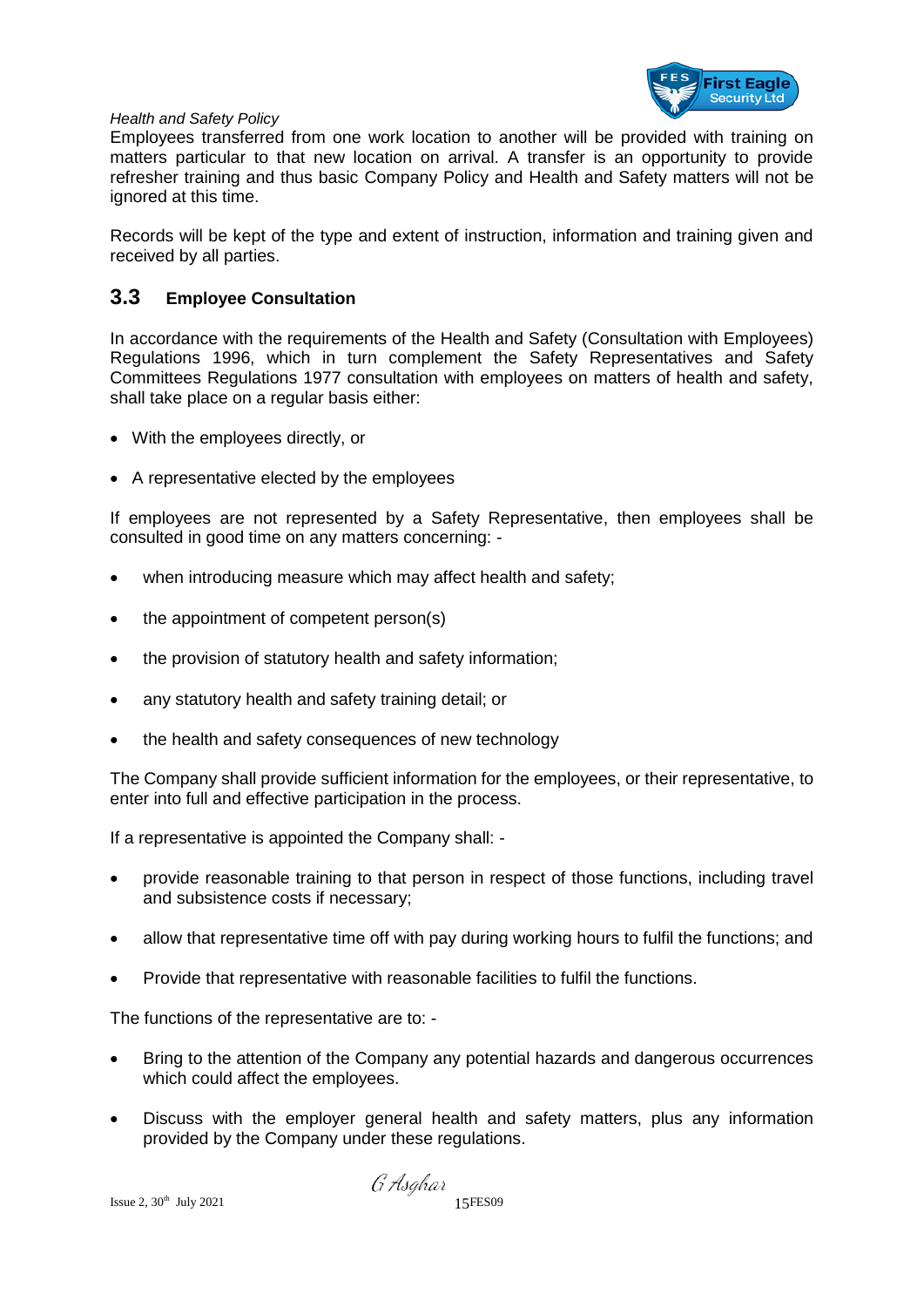

 Represent the employees in consultation with the HSE (or other Enforcing Authority) **Inspectors** 

The Company shall only withhold information if: -

- it is against national security;
- such disclosure is a breach of any prohibition by an enactment;
- it is of a personal (personnel) nature, unless consented;
- it is of significant commercial / confidential importance that its disclosure could cause injury to the business;
- it has been obtained for use in legal proceedings; or
- It is not related to health and safety.

Objections on safety grounds to undertaking work instructions shall be resolved between the parties concerned.

#### **3.4 First Aid**

The Health & Safety (First Aid) Regulations 1981 require that adequate and appropriate first aid facilities be provided for employees.

A suitable and sufficient number of trained personnel will be appointed to render first aid when necessary. The training will be carried out by an organisation registered with the Health and Safety Executive and refresher training will be provided every three years.

Other employees shall be nominated who shall be capable of taking charge in an emergency, calling an ambulance and assist with first aid equipment. These named persons shall be informed of and understand their duties

A suitable number of first aid boxes will be provided and maintained and be located in positions which are easily reached by all employees.

Display notices will give the identity and location of first aiders.

#### **3.5 Accident Reporting and Investigation**

An accident report book will be kept and made available to all employees, in which every accident will be recorded. In accordance with the requirements of the Data protection Act, this information will be withheld from unauthorised persons. All accidents will be investigated to determine the circumstances in order to help prevent a re-occurrence.

An approved accident book shall be kept and held for a period of at least three years from the date of the last entry.

Under the Reporting of Injuries, Diseases and Dangerous Occurrences Regulations 1995 records shall also be kept for a minimum period of three years for the following: -

reportable deaths / injuries arising out of or in connection with work;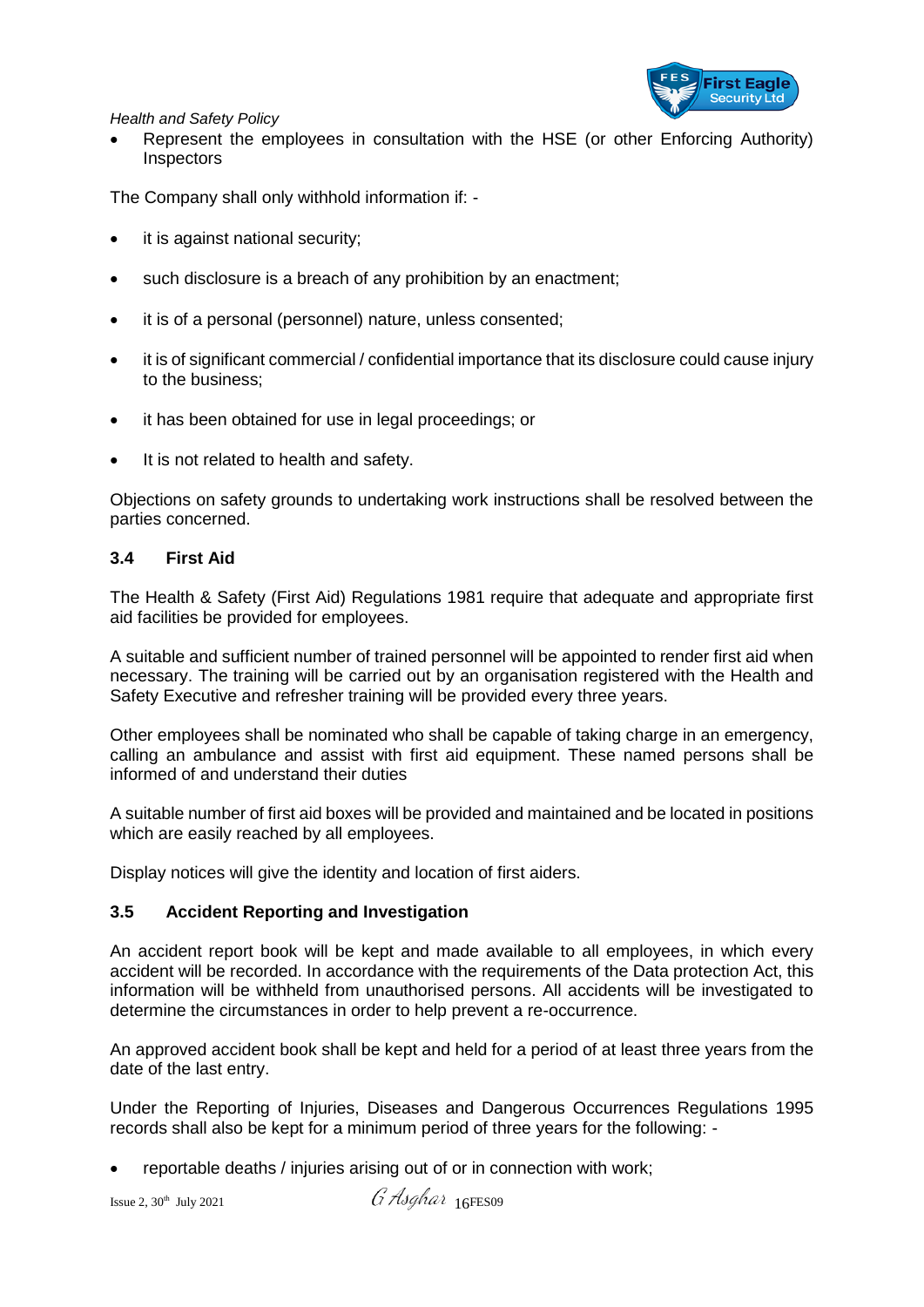

- reportable occupational diseases;
- reportable dangerous occurrences;
- road accident deaths / injuries arising out of or in connection with work; and
- Gas incidents.

The enforcing authorities will be notified by the quickest practicable means of: -

- death of a person as a result of an accident arising out of or in connection with work;
- a major injury (as listed in Schedule 1 of the Regulations) suffered as a result of an accident arising out of or in connection with work;
- An injury suffered by a person not at work as a result of an accident arising out of or in connection with work. where that person is taken to hospital for treatment;
- a major injury suffered by a person not at work, as a result of an accident arising out of or in connection with work at a hospital; or
- A dangerous occurrence (as listed in Schedule 2 of the Regulations).

This will be followed up by a written report (or report by telephone on the HSE hotline 0845 300 9923), within 10 days of the events listed, and sent to the relevant enforcing authority.

A written report only within 10 days is required for an accident at work where the sufferer is incapacitated for work for more than three working days.

#### **3.6 Fire Precautions**

The safety of all employees and others is controlled by the Fire Precautions (Workplace) (Amendment) Regulations 1999.

Offices and workplaces that employ 20 or more persons at ground level (or 10 or more on any other level) shall apply to the local Health and Safety Executive for a fire certificate.

Assessments shall be carried out periodically to identify that the existing control measures in place are adequate for the specific fire hazards and the people at risk. Any additional control measures where necessary shall be put into place to eliminate the risk, or reduce it as much as possible and the findings recorded.

Fire extinguishers and other means of fighting fire shall be provided as is appropriate for the classes of fire envisaged. Fire detectors and fire alarm systems shall be installed where their provision is justified. All fire fighting equipment shall remain easily accessible at all times and be indicated by pictorial signs.

All equipment and facilities provided to protect employees and others from the dangers of fire, such as fire extinguishers, fire fighting equipment, alarm systems and emergency doors, shall be inspected on a weekly basis, regularly maintained and any faults found rectified as soon as possible. Emergency routes shall be kept clear of obstructions or trip hazards and fire doors kept closed. Fire points shall be sited in prominent positions, which are easily accessible along these routes.

Issue 2,  $30^{\text{th}}$  July 2021  $\alpha$  17FES09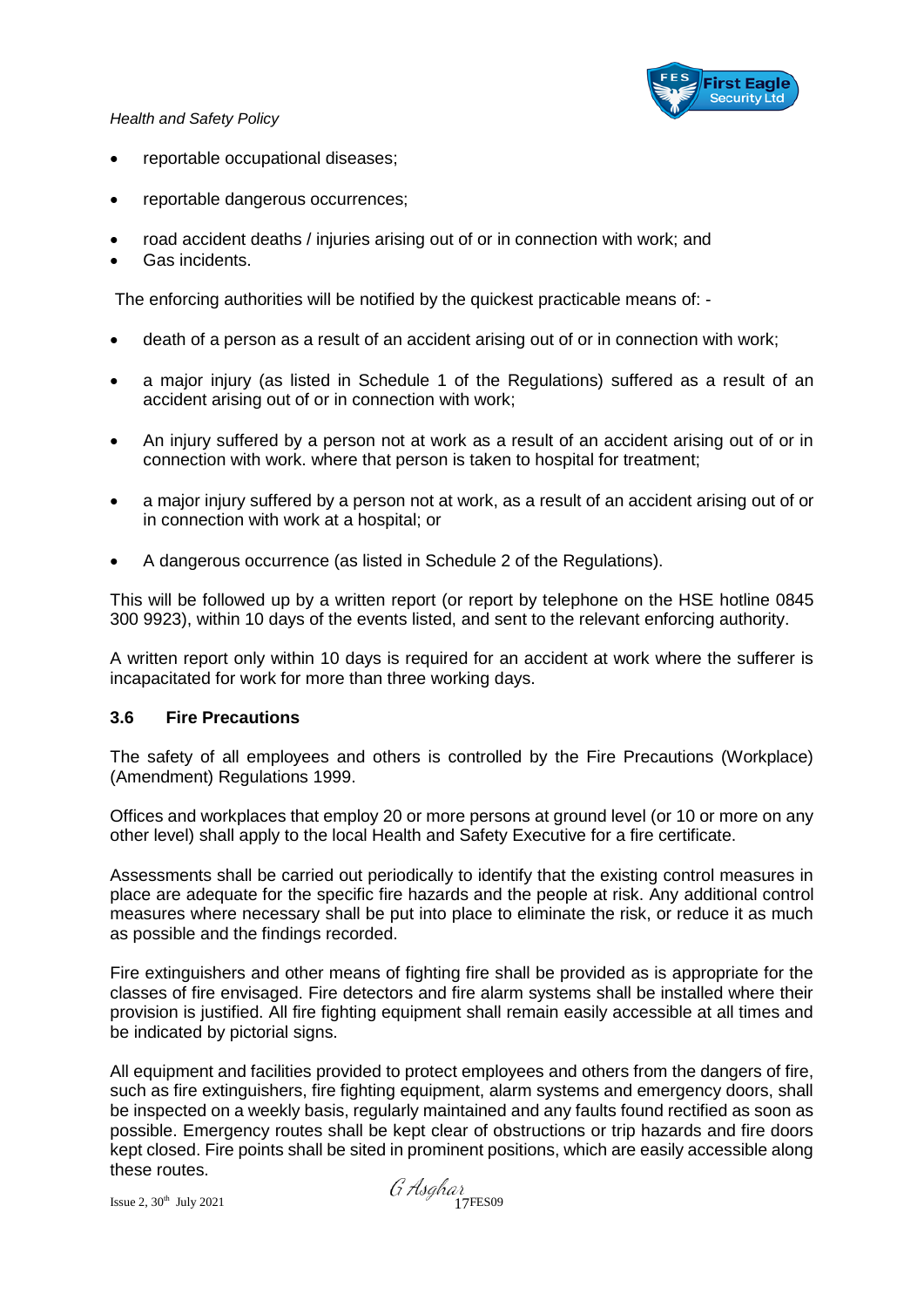

A register shall be kept of these weekly inspections.

A daily register shall be maintained of all persons present within the workplace at any time. This shall include all visitors.

A fire and evacuation plan shall be drawn up and displayed in prominent positions and all persons shall be inducted as to its content.

Named co-ordinators shall be given and understand specific responsibilities in relation to the plan i.e. fire wardens, those responsible for contacting and directing the emergency services and ensuring the accountability of all employees and visitors.

#### **3.7 Evacuation Procedures**

A plan of the work areas and the emergency procedures in place shall be displayed on all notice boards, showing the positions of alarm points, safe routes of escape and the location of the evacuation assembly point. Nominated person(s) shall be responsible for contacting the emergency services and checking the register to ensure that all the areas have been vacated and all persons accounted for.

All employees and visitors shall be inducted to ensure that they are aware of the evacuation procedures.

Escape routes shall be kept clear at all times.

Evacuation procedures and alarm systems shall be regularly tried and tested to ensure that all employees are aware of the procedures to be followed in the event of an emergency and named coordinators understand and carry out their responsibilities.

These procedures shall also include: -

- Identification of anyone who may need special help to get out;
- Allocation of responsibility to specific employees to help disabled persons in emergency situations;
- Consideration of alternative escape routes should the primary route be inaccessible.

All escape routes shall be clearly signposted, illuminated with emergency lighting where necessary and kept free from obstructions at all times.

Fire exits shall be clearly and correctly marked, fire doors kept closed but unlocked from within. Lifts must not be used as an escape route in the event of a fire causing electrical failure.

Suitable and sufficient external emergency lighting shall be provided as necessary to illuminate the routes to the respective muster point.

#### **3.8 Welfare**

Adequate welfare arrangements, in accordance with the requirements of the Workplace (Health, Safety and Welfare) 1992 shall be provided for all employees.

These arrangements shall be suitable and sufficient for the number of employees and the type of work that they are undertaking.

Issue 2, 30<sup>th</sup> July 2021  $G$  Asahar 18FES09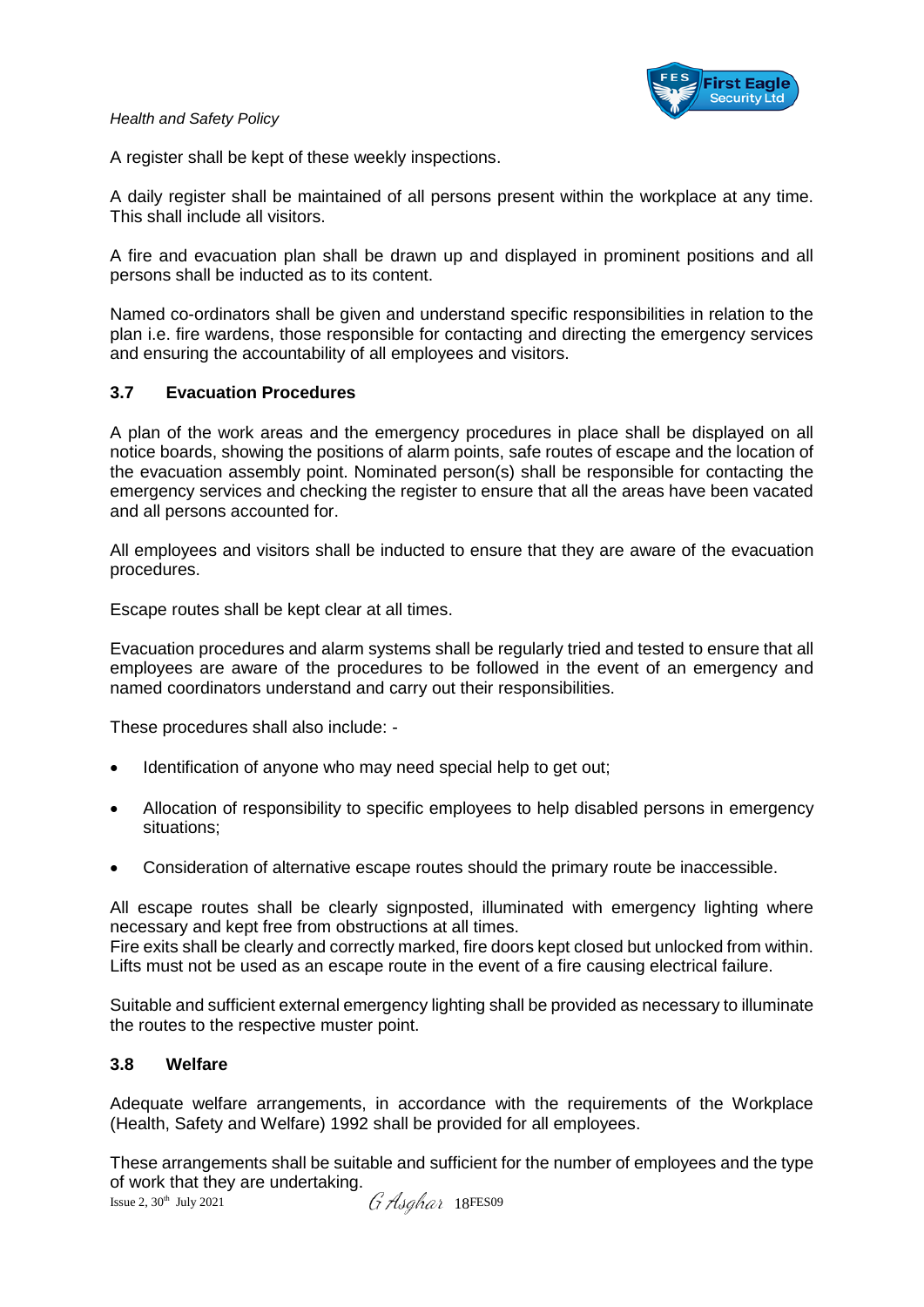

Clean and tidy toilet facilities shall be available plus hot and cold running water for washing. Hand basins shall be large enough to allow arms to be washed if necessary. Soap, paper towels and/or hand dryers shall be available. If necessary, scrubbing brushes, together with hand cleaner and barrier creams in dispensers to avoid cross-contamination shall be provided. Showering facilities shall be available in dirty working environments.

Separate facilities shall be provided both male and female employees and/or visitors.

Accommodation shall be provided for employee's outdoor clothing to allow it to be hung up and allowed to dry if necessary.

Rest facilities shall be large enough to accommodate tables and seating for employees. Alternatively breaks may be staggered, if necessary. Boiling water for hot drinks and facilities for heating food shall be made available.

A supply of drinking water shall be available, conspicuously marked with an appropriate sign, if necessary.

All areas shall be designated as non-smoking areas unless information is provided to the contrary.

#### **3.9 New or Expectant mothers**

Where the risk assessment identifies additional risks to new or expectant mothers and these risks cannot be avoided by preventative or protective measures, she shall:

- have her working conditions or hours of work altered if it is reasonable to do so, or
- identify and offer her suitable alterative work that is available, or
- Suspend her from work on full pay.

#### **3.10 Disabled Persons**

Access routes into and around the workplace shall be assessed to consider disabled and/or wheelchair bound employees or visitors.

Parking facilities and access routes shall be wide enough to allow unimpeded access with the provision of ramps, where necessary.

Disabled persons shall be considered whilst assessing welfare provisions and in the event of an evacuation.

#### **3.11 Housekeeping**

Floors and indoor traffic routes shall be cleaned on a regular basis. Interior walls, ceilings and work surfaces shall also be cleaned at regular intervals.

Light fittings shall be inspected periodically and cleaned so as not to reduce lighting levels.

Waste products, packaging and the like shall be removed on a daily basis and suitable receptacles provided to collect waste at workstations, kitchens, reception areas etc.

 $\emph{isque 2, 30th} \text{ July 2021} \qquad \qquad \emph{is que 2, 30th} \qquad \emph{19FES09}$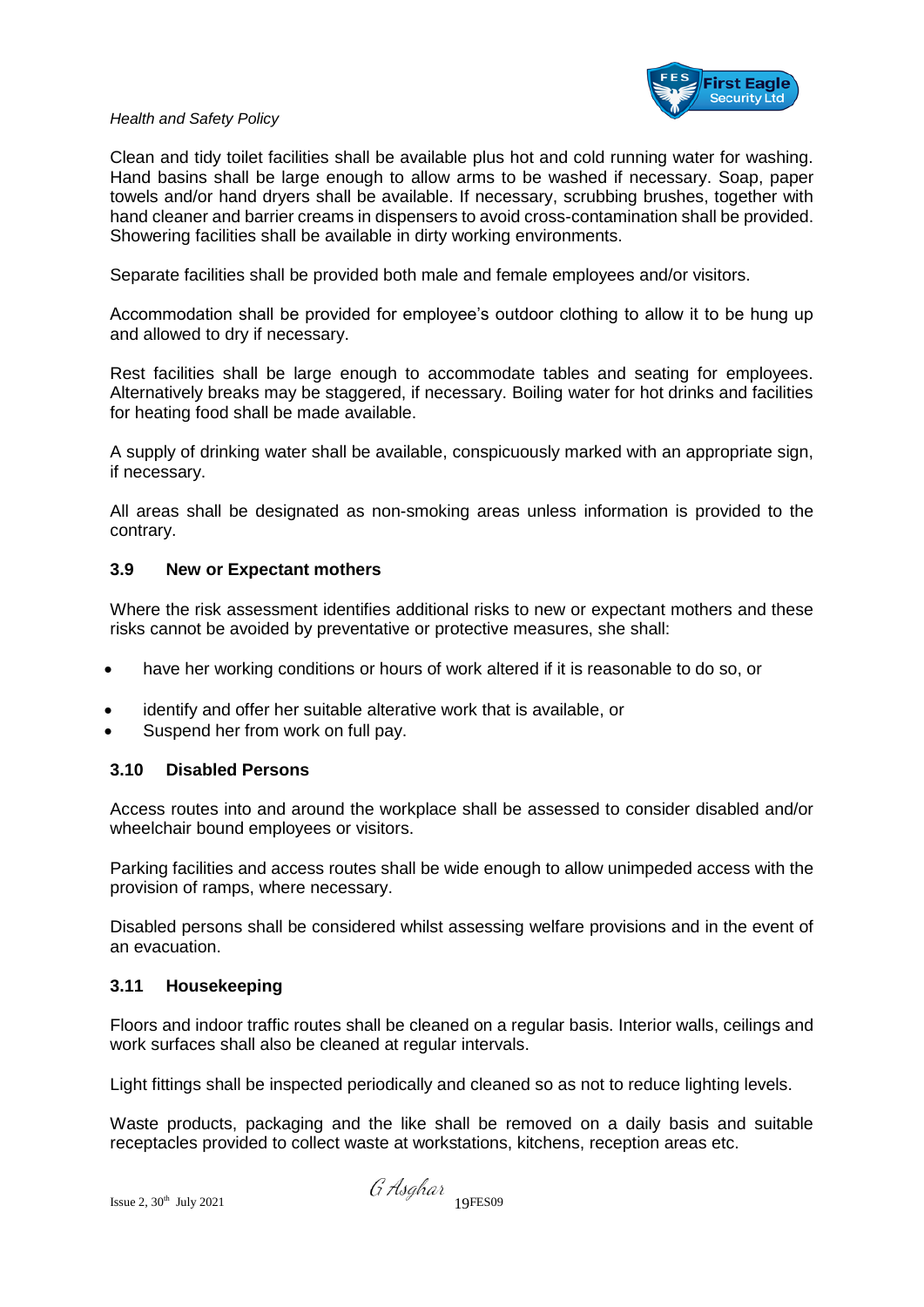

Workstations shall be sited and served to produce a minimum amount of trailing electrical leads and to keep access routes free of trip hazards

Access / escape routes shall be kept clear and unobstructed at all times.

#### **3.12 Electricity**

In accordance with the Electricity at Work Regulations 1989, all electrical systems downstream of the meter shall be constructed and certified as complying with the IEE Regulations and be periodically inspected, tested and maintained so as to prevent danger. All single phase 240v AC mains electrical appliances shall be tested for correct earthling, plug and lead integrity every 12 months, routine maintenance being carried out in accordance with the equipment manufacturer's recommendations. Moveable and portable electrical equipment shall be inspected, tested and maintained on a routine basis, depending on the use and application of the particular item.

Temporary supplies and/or permanent installations shall be installed in accordance with BS 7671. Before commencement, an assessment of certain characteristics of the proposed installation will be assessed:

- purpose, supplies and structure;
- external influences:
- compatibility of equipment: and
- Maintainability of equipment.

Electrical equipment shall be selected carefully to ensure that it is suitable for the activity and environment for which it is to be used and complies with the Electrical Equipment (Safety) Regulations 1994.

All operators of electrical equipment will be competent to use that equipment accordance with the manufacturer's instructions. If necessary additional specific training shall be given and records of that training retained.

Work on live conductors, or on electrical equipment, which has been made dead, must be carried out only under an appropriate permit-to-work procedure. Suitable and sufficient controls measures must be in place to prevent unauthorised persons entering these work areas or reactivating any equipment. Records of permit issue, cancellation etc. must be maintained.

Electrical equipment shall be adequately maintained to ensure that it remains in good working order throughout its working life: -

- leads shall be examined and those with damaged outer sheaths discarded, Temporary repairs using insulation tape and the like, shall not be accepted;
- plugs and connectors will be visually checked for possible damage immediately before use;
- at least once a year (more often for equipment that is in heavy and frequent use), the plug, or connector, on every item of portable equipment will be subjected to close scrutiny i.e. the cover removed and the wiring checked for good connections with each core wire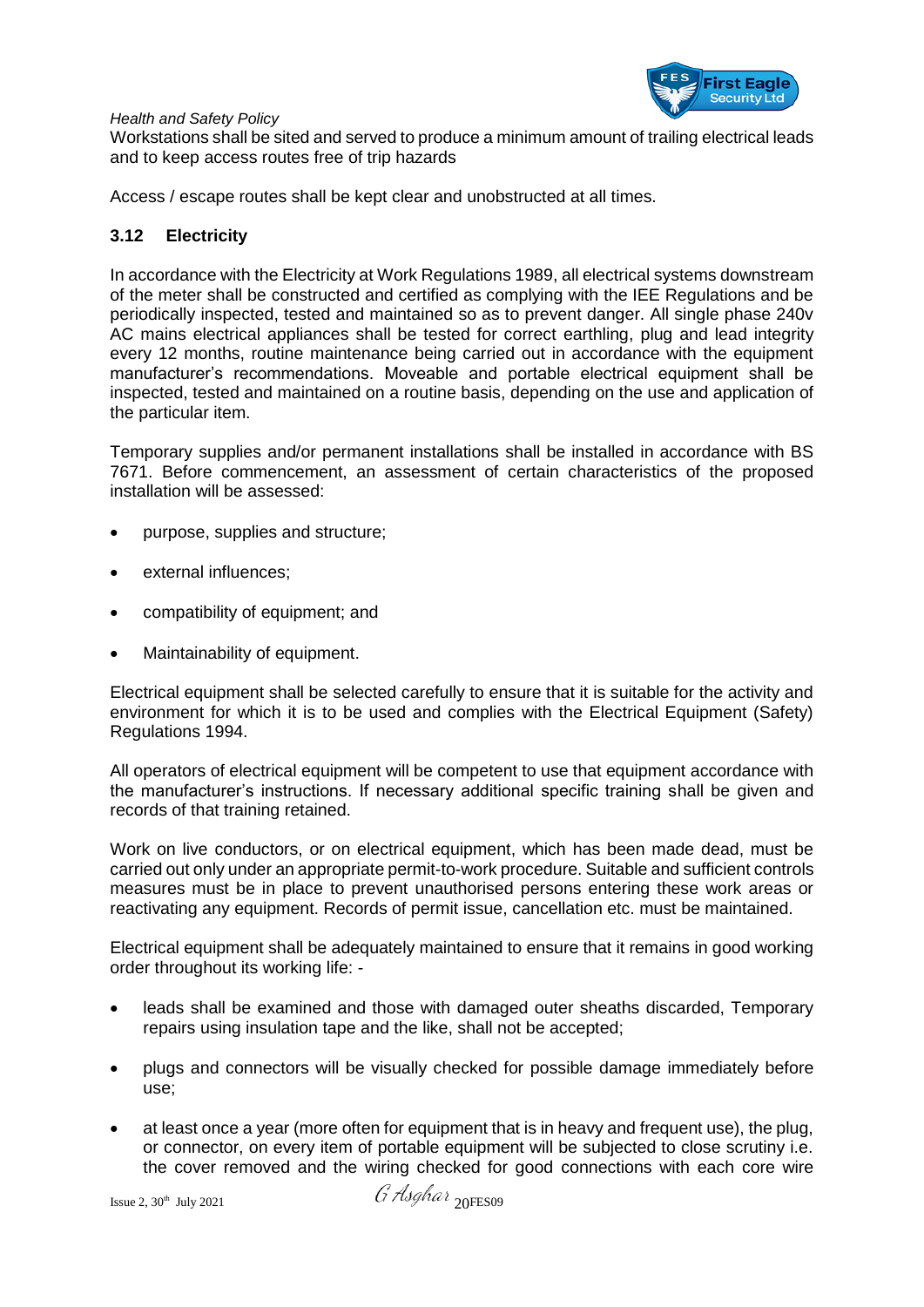

connected to the correct terminal and the correctly rated fuse in place. The cable will be checked to ensure that it is suitable for the appliance, firmly gripped within the plug, of the correct length and correctly terminated at both ends;

- replacement plugs must be to BS1363 (A) with fuses to BS 1362;
- all electrical appliances will be visually inspected during usage and electrically tested by a competent person every 12 months;
- Portable electrical hand tools shall also be periodically tested at regular intervals dependant on usage and the work environment.

Following satisfactory testing and inspection, the appliance, plug and lead will have a selfadhesive label, or similar attached to show that they have passed their test and a register of all tested appliances will be kept.

The use of fused/un-fused socket mounted multiway adapters will be prohibited in offices and if one socket is to adequately serve more than one appliance, a four-way fused trailing socket outlet shall be used with the cable between the plug and adapter of the correct current / length rating and a minimum rating of 13 amps.

Coiled cables shall be fully unwound to prevent overheating during use.

#### **3.13 Lighting**

Lighting will be of the levels to provide conditions in which work can be carried out without undue risk or fatigue.

The lighting installation will be designed to meet the levels of illumination required for each set of circumstances.

Workstations shall be situated to take advantage of natural light where possible, but local levels shall be such that eye fatigue is eliminated and glare reduced to acceptable levels.

Windows shall be cleaned on a regular basis to admit maximum natural daylight.

Emergency lighting shall be provided to meet the requirements of the fire and evacuation risk assessment.

#### **3.14 Ventilation and Temperature**

Enclosed workplaces shall be sufficiently well ventilated so that stale air is replaced at a reasonable rate. Where necessary, mechanical ventilation systems shall be provided for parts or all of the workplace as appropriate.

Air inlets for ventilation systems shall not be situated where they may draw in contaminated air and where necessary shall be fitted with filters to remove particulates.

Mechanical ventilation systems shall be regularly and properly cleaned, tested and maintained to ensure that they kept clean and free from anything which may contaminate the air.

Internal temperatures shall be maintained to provide reasonable comfort without the need for special clothing.

**3.15 Work Stations**

Issue 2,  $30^{\text{th}}$  July 2021 21 FES09

G Asahar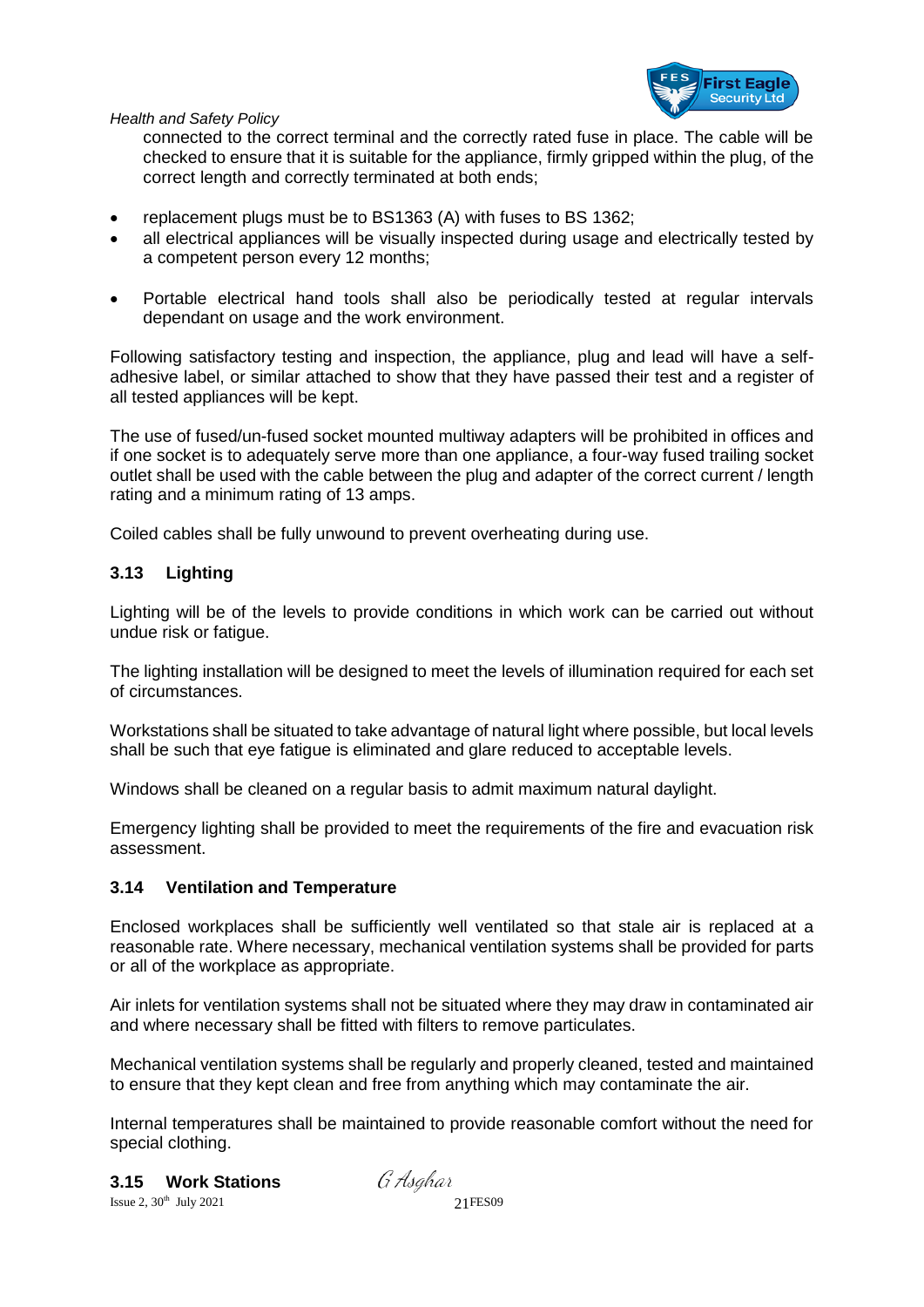

Workstations shall be arranged so that each task can be carried out safely and comfortably.

The seating shall be adjustable so that the employee can be at a suitable height in relationship to the work surface. Adequate support shall be provided for the lower back and a footrest provided for any employee who cannot place their feet flat on the floor.

There shall be clear and unobstructed space to allow the employee to carry out their work safely, have freedom of movement and be allowed to stand upright. Seating and access shall be suited to the needs of the individual person including any person with disabilities.

Employees involved in repetitive muscular activities shall be given other tasks, or else frequent breaks from that particular activity.

#### **3.16 Display Screen Equipment**

A suitable and sufficient risk assessment shall be carried out and periodically reviewed on all workstations.

Display screens shall have stable images ands the screen characters well defined and clearly formed. Screen brightness shall be adjustable and free form reflective glare.

Keyboards shall be tilt able with sufficient space in front to support the hands and arms of the operator. The symbols shall be adequately contrasted and legible. Wrist support cushions shall be provided where necessary.

The desktop shall have a sufficiently large, low-reflective surface to allow flexible movement of the screen, keyboard, documents and other related equipment.

Display screen workstations shall be so designed that sources of light, such as windows, walls and brightly coloured fixtures cause no direct glare and no distracting reflections on the screen.

Windows shall be fitted with adjustable blinds or other coverings to attenuate the daylight that falls on the workstation.

Uses shall, if requested, be given an appropriate eye and eyesight test. The test shall include a test of vision and an examination of the eye. These tests shall be repeated at regular intervals and where necessary prescription spectacles for display screen work shall be provided free of charge.

#### **3.17 Manual Handling**

Manual handling is probably the most hazardous activity undertaken during working activities in terms of frequency and difficulty. If at all possible, alternative mechanical methods of handling will be used.

Appropriate training will be given to all participants before any manual handling activities are undertaken. This will form part of an induction programme and sufficient time will be allowed to permit explanation, demonstration and practice.

Training will include applying techniques, making ergonomic assessments and an understanding of back care will be given to all employees. A problem solving approach to manual handling will be developed through the application of knowledge.

Various training techniques will be monitored and evaluated.

Issue 2,  $30^{\text{th}}$  July 2021  $\int'_{1}$  Asghar  $\int'_{22}$ FES09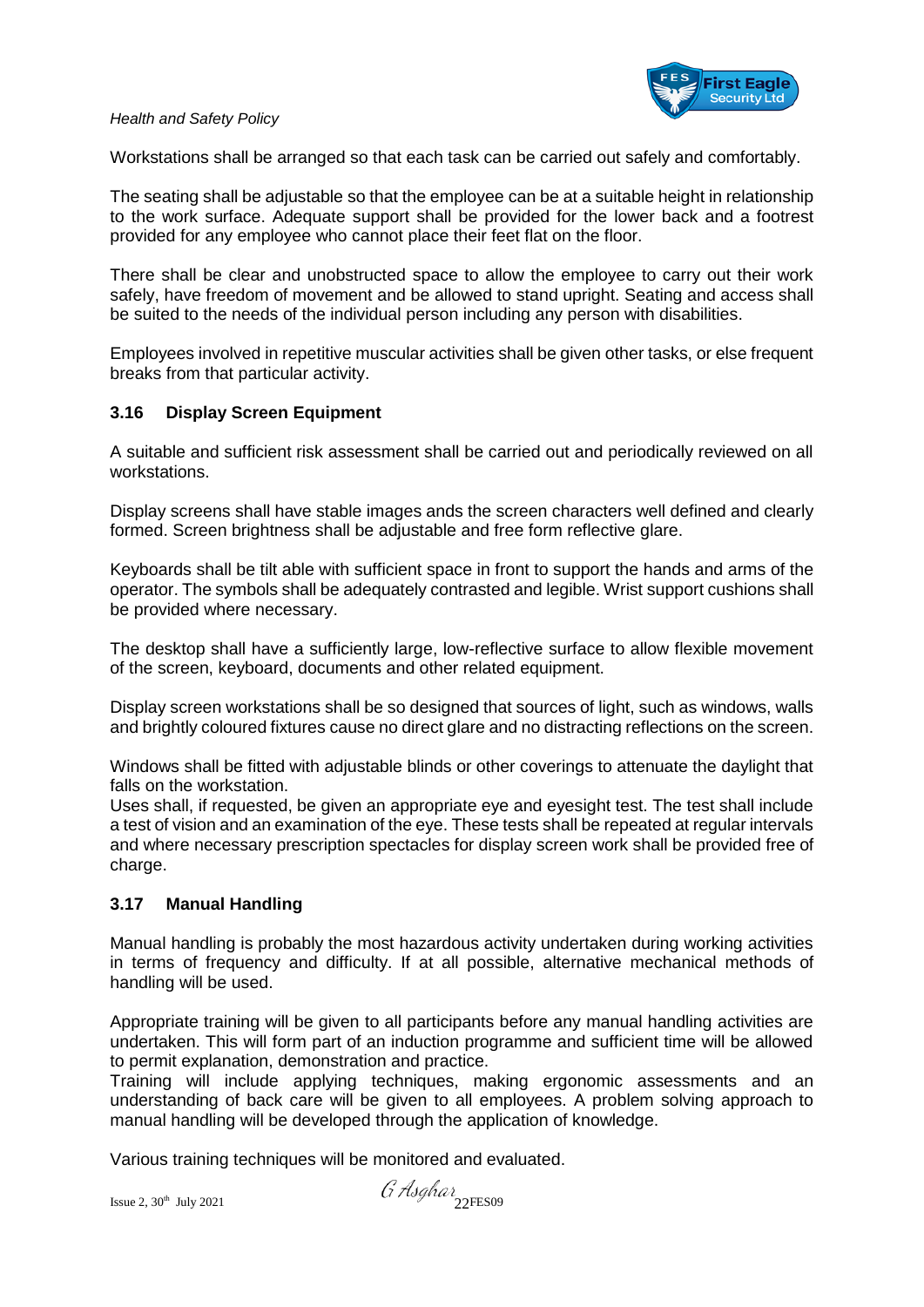

- **Back care** covering spinal mechanics so that the causes of back pain, of posture and movements etc. likely to contribute to back pain or injury can be readily identified.
- **Ergonomics** giving guidance on evaluation of the environment, task, load and individual capability will be included, along with how to alter the environment to make the work safer.
- **Mechanical handling aids** with training to include the practical use and care of any equipment brought in to make manual handling tasks easier;
- **Manual handling techniques** fitness is important in the avoidance of injury. General fitness, flexibility, relaxation and the effect of obesity and other physical considerations that we take into account in the training of all concerned. Conditioning exercises performed before manual handling and during the course of a working period will be taught, encouraged and scheduled. Individuals will be encouraged to develop an appreciation of their own capabilities in making assessments and recognising their own limitations in terms of knowledge and lifting capacity.

A recall system which ensures that all employees, including self-employed receives re-training programs as and when necessary, is regarded as essential.

#### **3.18 The Control of Substances Hazardous to Health (COSHH) Regulations 1994**

The Company will ensure the collection of all up to date information and data on the toxicity and potential hazards of all substances used within the organisation. This information will be brought to the attention of all employees and visitors likely to be exposed to these substances i.e. those that have the potential to cause harm to people's health. These substances can include gases, vapours, liquids, fumes, dusts and solids or can be a combination of these. They can also be micro-organisms.

Our approach towards achieving legal compliance with the requirements of the COSHH Regulations will be to: -

- Familiarise ourselves with the legal requirements.
- Make an assessment of substances hazardous to health, which is suitable and sufficient, in relation to evaluating the risks to health arising from activities involving those substances and establishing what has to be done to meet the requirements of the regulations.
- Introduce the necessary controls.
- Decide what other precautions are needed.
- Implement the chosen precautions.
- Monitor their performance and introduce any techniques, which would improve that performance.

#### **3.19 Provision & Use of Work Equipment Regulations 1998 (PUWER)**

These regulations set the standards for the provision and use of work equipment with the primary objective of providing safe equipment and ensuring its safe use. Compliance with the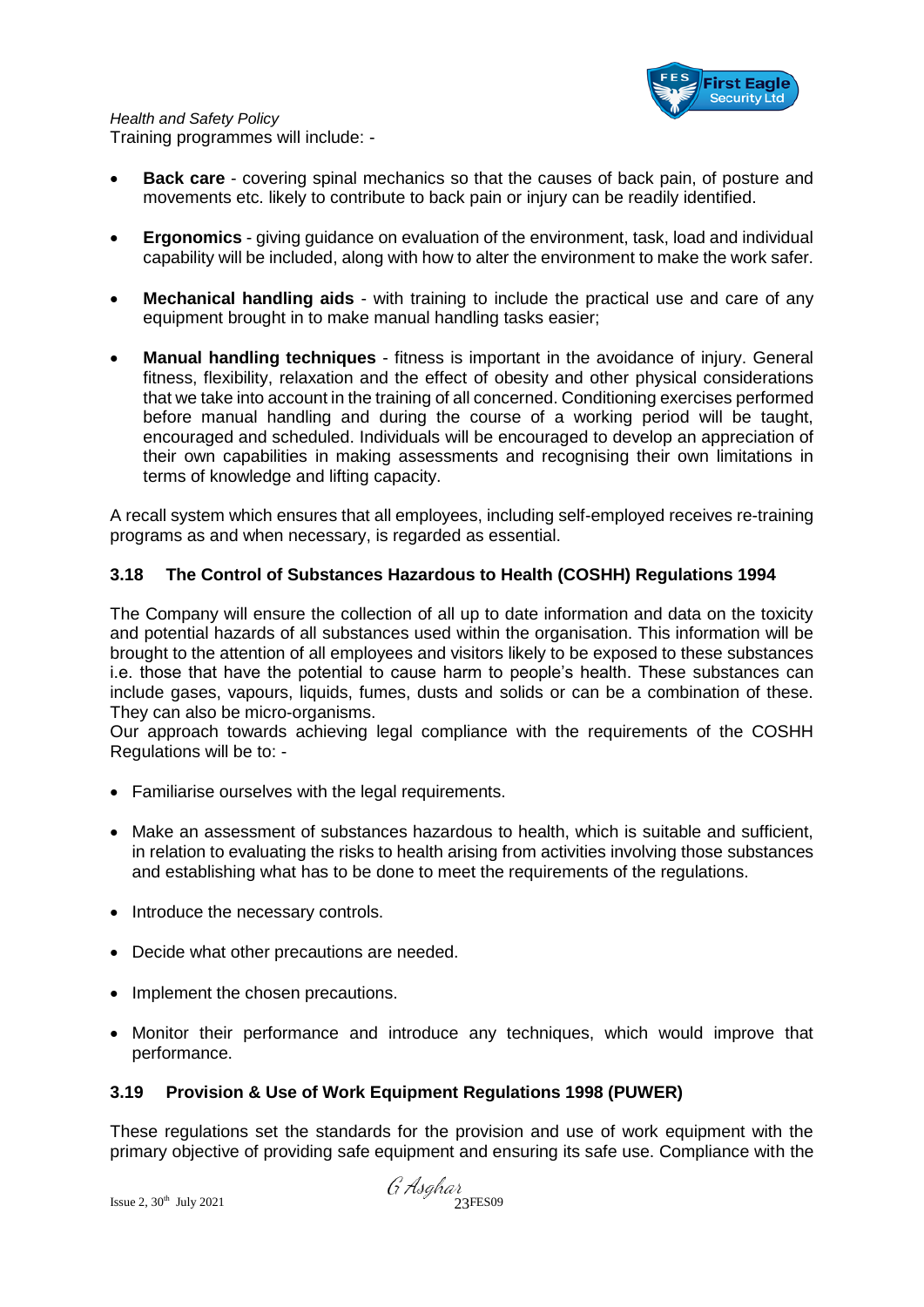

regulations should ensure that work equipment used during the course of our activities does not give rise to risks to health and safety of employees or others.

Work equipment will be carefully selected, ensuring that it complies with the regulations, and it will be properly maintained.

Operatives will receive all necessary information, instruction and training and be aware of any foreseeable dangers.

The Company will: -

- Ensure that equipment is constructed or adapted for the purpose for which it is used or provided.
- Consider working conditions and risks to health and safety to persons where the equipment is to be used.
- Ensure that the equipment is used only for operations and under conditions where it is suitable.

The provision of information and instruction, written where appropriate and readily understood, will include: -

- Conditions in which and methods by which equipment shall be used.
- Foreseeable abnormal conditions and appropriate action.
- Conclusions drawn from experience with equipment.

Training must be adequate and include safe work methods defining possible risks and precautions to be taken

#### **3.20 Personal Protective Equipment**

When all other control measures have been put into place and as a last resort, suitable and sufficient personal protective equipment (PPE) will be provided to all employees and visitors.

A formal assessment will be taken to select the most suitable PPE for the type of work to be undertaken and expert advice will be sought by consulting both manufacturers and suppliers in selecting the most appropriate equipment bearing the CE mark.

All wearers will be provided with the necessary information, instruction and training on how it is fitted, used and maintained.

PPE will be inspected on a regular basis and all worn, defective or damaged equipment will be replaced.

When not in use, PPE will be safely and correctly stored ready for use.

#### **3.21 Control of Contractors**

All contractors employed by the Company for installation, maintenance, cleaning, construction or alteration etc., shall be carefully chosen, monitored and reviewed to ensure that their health and safety standards are of a standard acceptable.

`

Issue 2,  $30^{\text{th}}$  July 2021  $\theta$  Asghar  $24$ FES09